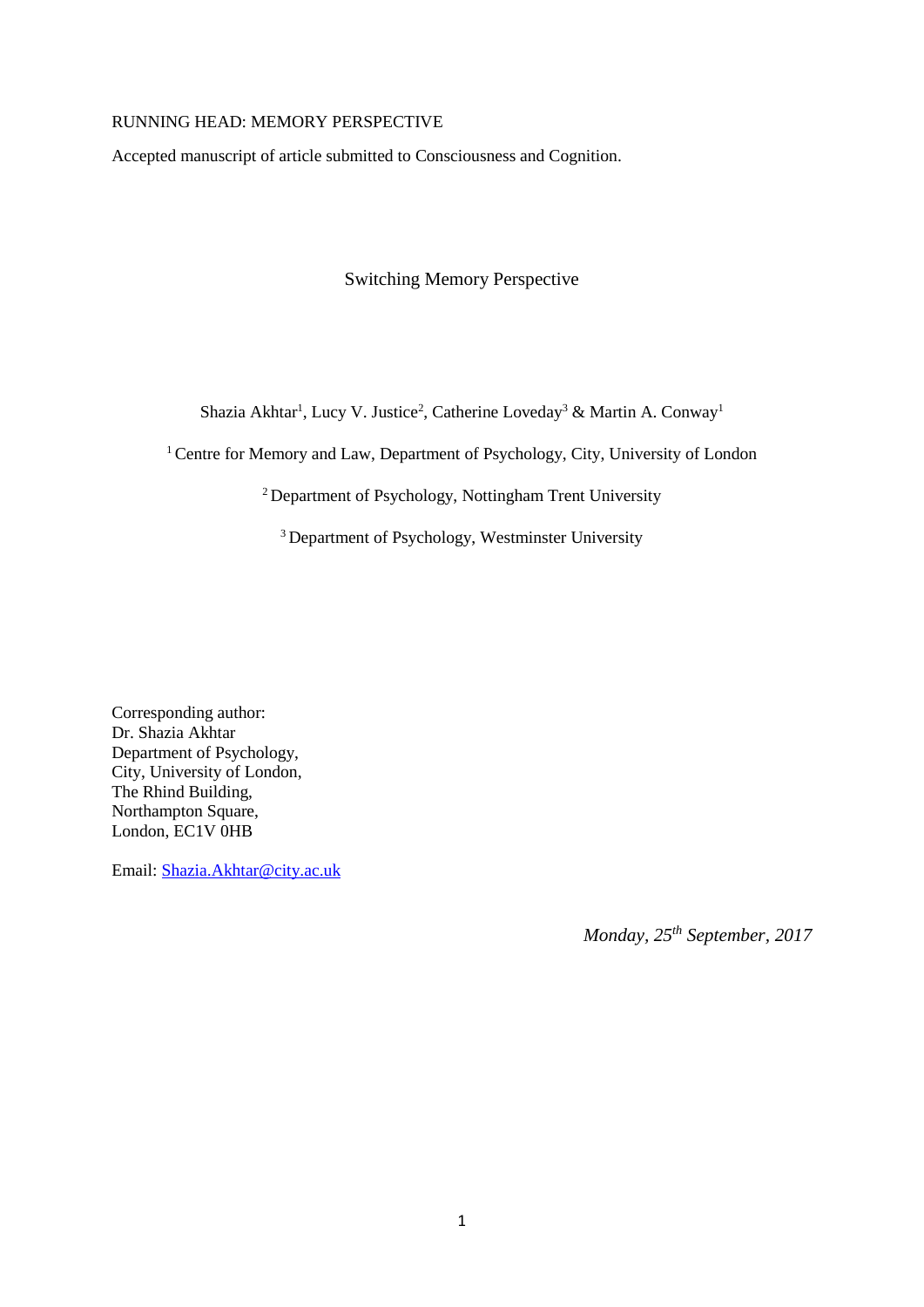### Abstract

The perspective in which memories were spontaneously recalled, field (original perspective) or observer (see oneself in the memory), was examined for both recent and remote memories. Recent memories were dominated by field perspective whilst remote memories were dominated by observer perspective. Further, field memories contained reliably more episodic detail than observer memories. After a 1-week interval, the same memories were recalled again but with a switched memory perspective. Switching from an observer to a field perspective did not reliably increase the amount of episodic details in a memory. Switching from field to observer perspective did, however, reliably reduce the number of episodic details. These findings suggest that memories may be represented in longterm memory with a fixed perspective, either field or observer, which can be temporarily altered sometimes changing the nature of a memory, i.e. how much detail remains accessible.

Key terms: early memories, remote memories, memory perspective; field memories, observer memories, vantage point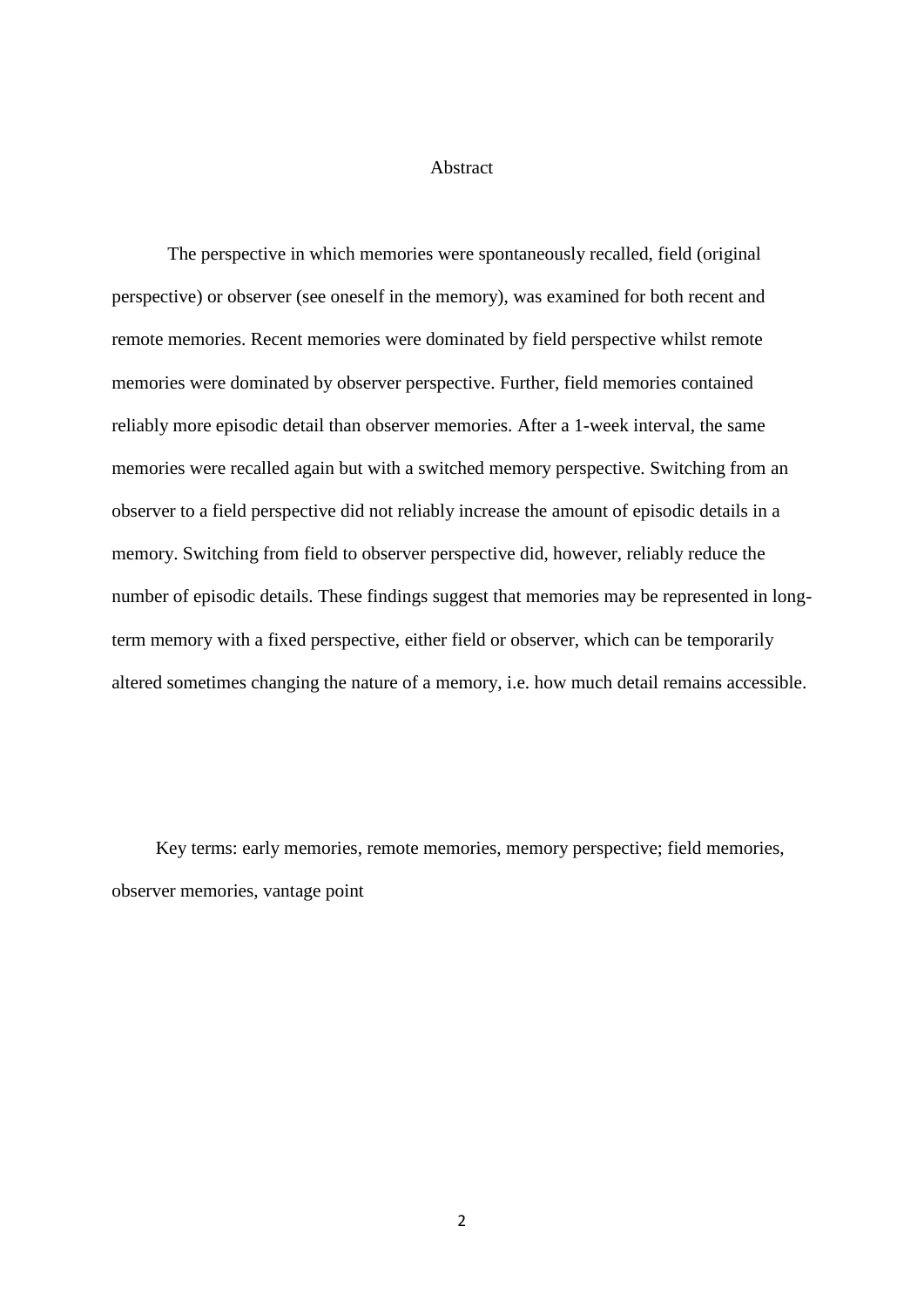In one of the first ever surveys of human memory Henri and Henri (1898) noted that some of their respondents occasionally described seeing themselves in their memories, a phenomenon later described by Freud (1915) as being indicative of a memory that had been 'edited' or recoded. Nigro and Neisser (1983) revived interest in memory perspective and introduced the terms 'field' and 'observer' perspectives to denote respectively: a memory that preserves something approximating to a person's original point-of-view during the experience that is remembered or, alternatively, a memory in which the person sees or observes him/herself. The perspective experienced when a memory initially comes to mind is thought to arise non-consciously and unintentionally, although this perspective is not necessarily stable during extended recall of the same memory and may change as the remembered event unfolds (Bernsten & Rubin, 2006; Rice & Rubin, 2009). Others have also pointed out that perspective can be intentionally changed and that rememberers can switch back and forth between perspectives (Robinson & Swanson, 1993).

A number of studies have revealed that field perspective is more common than observer perspective, with only a minority of memories recalled with an observer perspective (Nigro & Neisser, 1983; Rice & Rubin, 2011). Nigro and Neisser (1983) proposed several factors that may contribute to the determination of memory perspective, in particular the age of the memory: recent experiences are more likely to be remembered from a field perspective and older events from an observer perspective. This is now a well-established finding (Frank & Gilovich, 1989; Kihlstrom & Harackiewicz, 1982; Rice and Rubin, 2009; Sultin & Robins, 2009;). Field perspective memories also predominate for experiences that were emotional at the time of their encoding (D'Argembeau et al., 2003; LaBar, & Rubin, 2004; Strongman & Kemp, 1991). However, Robinson and Swanson (1993) found that emotionality can be influenced by manipulating the perspective. Participants were asked to recollect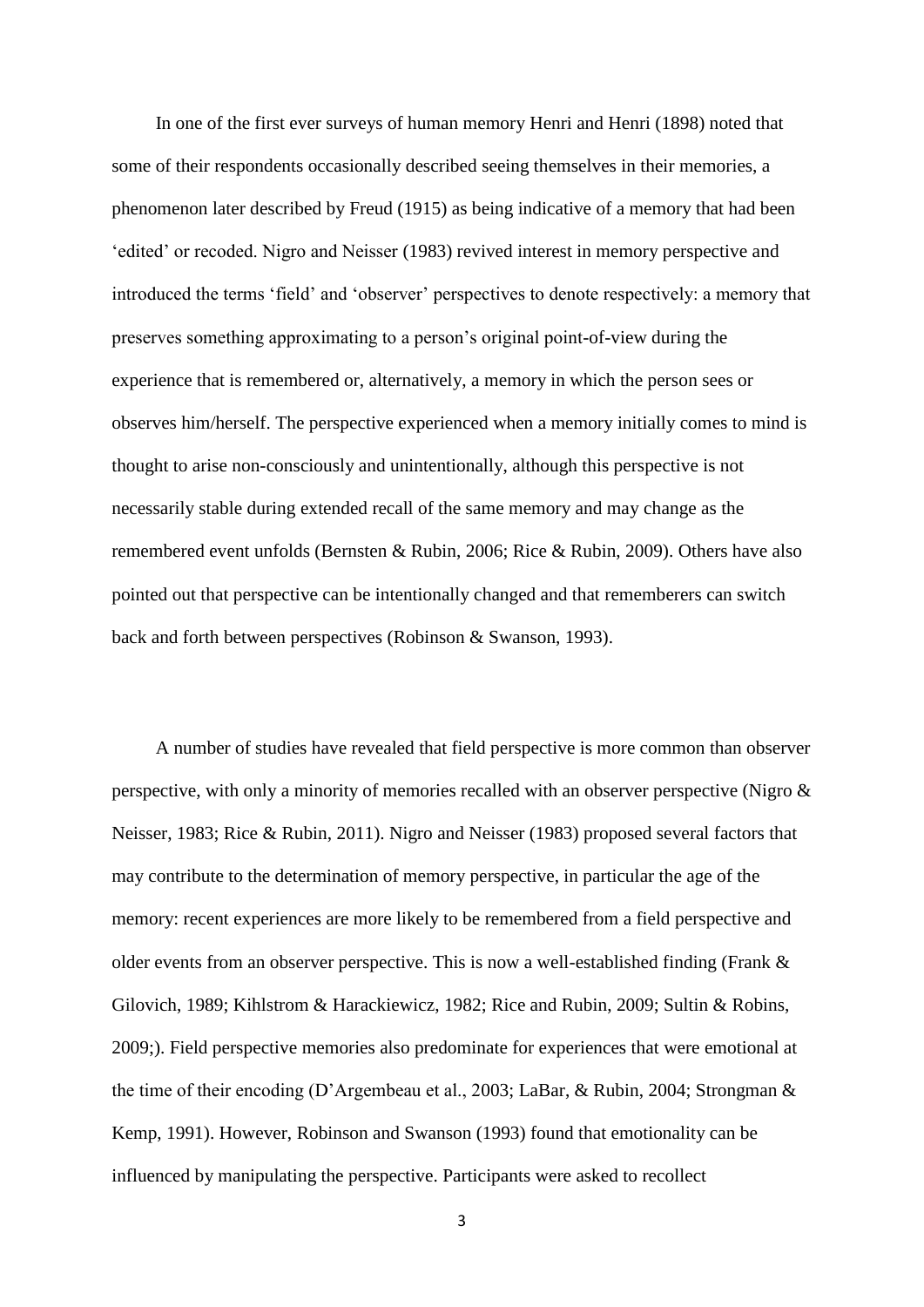autobiographical events from various times in their lives, to classify each memory as either 'field' or 'observer' and rate its emotional intensity on two levels – how the event made them feel when it took place and how they felt about it at recollection. One week later, participants recalled the same events a second time – either from the original vantage point or from the alternative perspective – and again rated their past and present emotional intensity. Although there was little change in the ratings of original and current emotionality when the vantage point remained constant or when it shifted from observer to field, there was a marked decrease in both measures when the perspective was switched from field to observer. As Schacter (1996) has remarked, these results suggest that not only does the emotional intensity of an event depend in part on how one goes about remembering it, but also the emotions one attributes to the past sometimes arise from the way in which memories are retrieved in the present.

Field perspective memories are, then, associated mostly with a feeling of reexperiencing the phenomenological features of the original event, accompanied by a high degree of vividness and recollective experience. Further, specific and detailed memories are more likely to be recalled with field perspective. In contrast, observer memories contain more descriptive detail but less sensory and emotional information (Berntsen & Rubin, 2006; D'Argembeau et al., 2003; McIsaac & Eich, 2002, 2004; Nigro & Neisser, 1983; Sutin & Rubin, 2010), typically have longer retention intervals (e.g, Nigro & Neisser, 1983; Rice, Talarico, & Rubin, 2005; Robinson & Swanson, 1993), and higher levels of self-awareness or self-evaluation are reported as being present in the original experience (Frank & Gilovich, 1989; Libby & Eibach, 2002; Nigro & Neisser, 1983). However, individuals reporting disorders such as social anxiety or body dysmorphic disorder report memories from an observer perspective that are highly vivid and emotionally intensive (Hackmann, Clark, &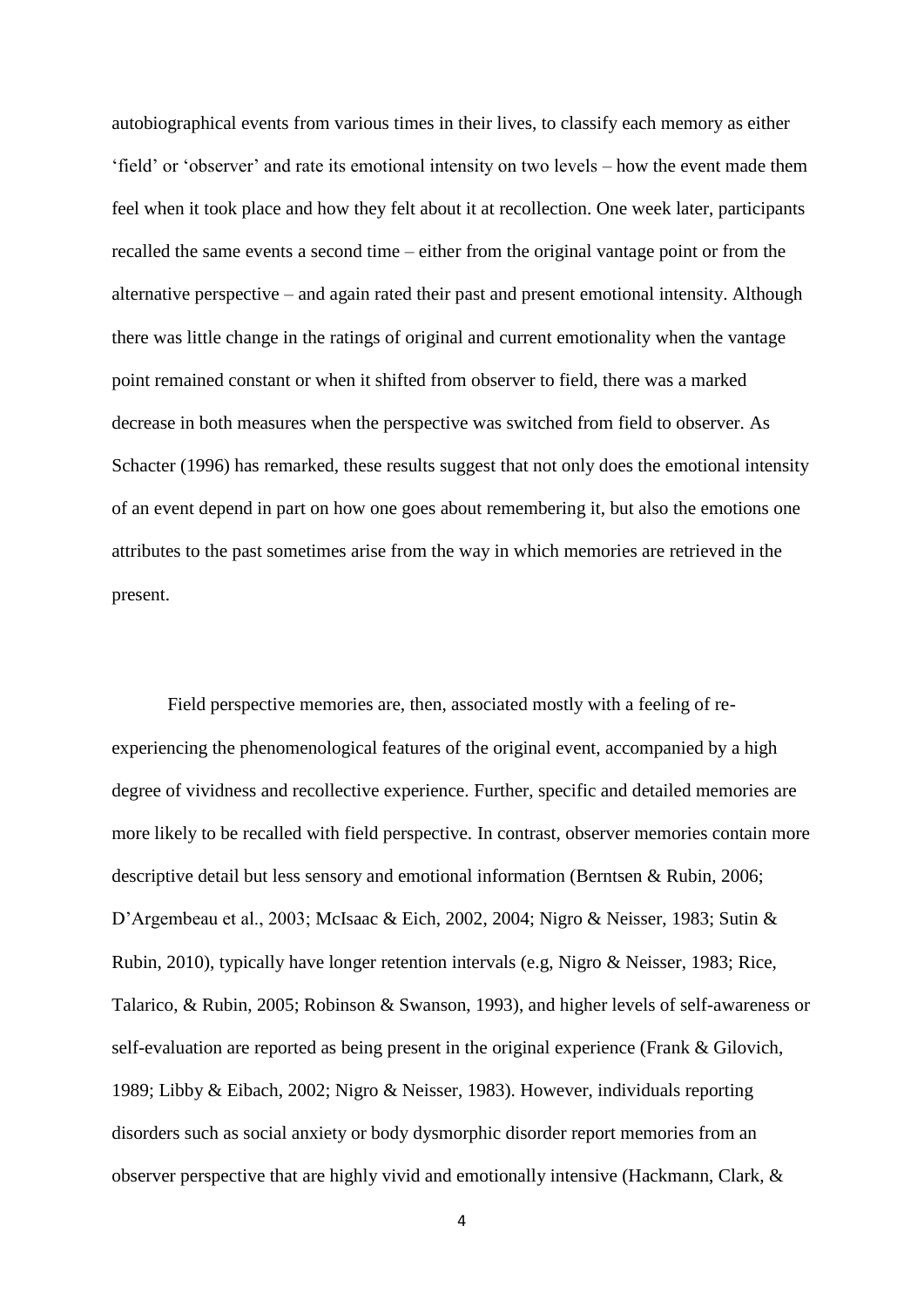McManus, 2000; Hackmann, Surawy, & Clark, 1998; , Hackmann, & Veale, 2004; Osman, Cooper Wells, Clark, & Ahmad, 1998). Observer memories may also be associated with personality factors, for example, McIsaac and Eich (2004) found that the observer perspective predominates when publicly self-conscious individuals recollect their social interactions (see also Robinson & Swanson, 1993) or when people high in 'harm avoidance' (characterised by excessive worrying, pessimism, shyness, being fearful, and easily fatigued) recall their earliest autobiographical experiences (Kihlstrom & Harackiewicz, 1982). Related to this, situations involving a high degree of self-awareness, social anxiety, or physical threat (e.g., speaking in public, running from danger) give rise to more observer than field recollections (Nigro & Neisser, 1983). Finally, instructions to concentrate on the objective circumstances surrounding an event often evoke memories with an observer perspective, whereas asking people to focus on the feelings associated with the original event typically elicits memories recalled with a field perspective (Nigro & Neisser, 1983).

The aim of the present study was to investigate whether switching memory perspective would give rise to the characteristics associated with the altered perspective. For example, if a memory originally and spontaneously recalled with an observer perspective was switched to a field perspective, would the changed perspective give rise to a memory with more specific details? And, conversely, if a memory originally recalled with a field perspective was subsequently recalled with an observer perspective, would this result in fewer reportable details, particularly of emotions and feelings? These questions about the effects of changing perspective are important, given that police officers commonly believe that if they recreate the original encoding environment during an interview (a sort of super-field perspective) this will enhance a victim's memory and their ability to retrieve of specific details (Wells, Morrison, & Conway, 2011). The cognitive interview (CI; Fisher & Geiselman, 1992) is a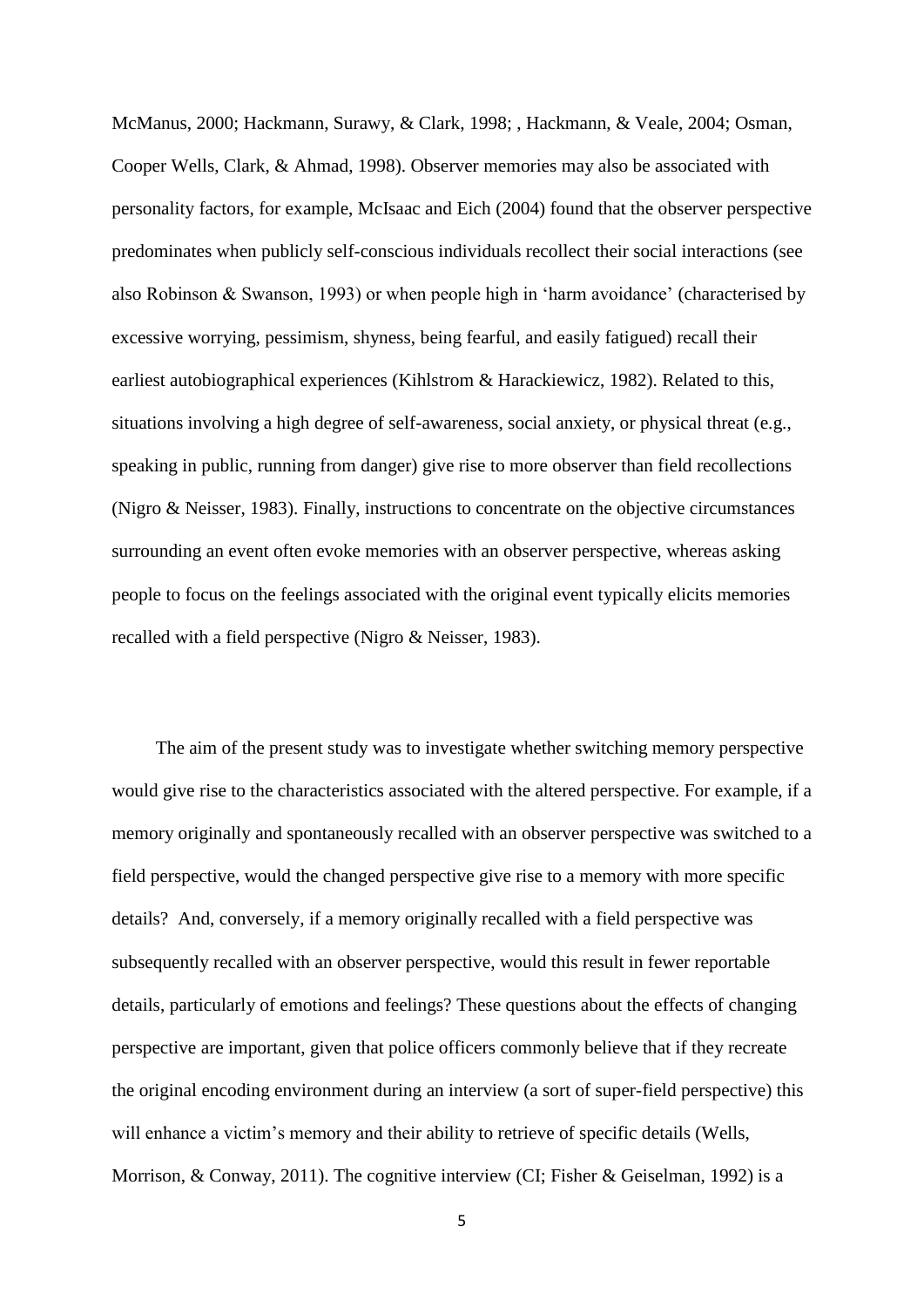questioning technique used by police to enhance retrieval of information from witnesses. This approach is now one of the most widely used and accepted forms of interviewing in both the US and the UK (Fisher & Geiselman, 1992; Geiselman, 1984), and is currently taught to police recruits in the UK (Dando & Milne, 2009). The CI has been shown to elicit detailed, yet accurate, reports from adult witnesses (Davis, McMahon, & Greenwood, 2005; Kohnken, Milne, Memon, & Bull, 1999), children (Geiselman & Padilla, 1988; Memon, Wark, Bull, & Koehnken, 1997), and older witnesses (Wright & Holliday, 2007b). We suggest that, at least in part, the CI may powerfully reinstate a field perspective and, possibly in this way, enhance recall of details.

In the present study participants were instructed to recall six early and six recent memories. In each case, they were asked to state the perspective with which the memory was recalled and asked to provide subjective recollective measures such as vividness, emotional intensity and personal importance. Previous studies (Nigro & Neisser, 1983; Robinson & Swanson, 1993) have found that early memories are predominantly recalled with an observer perspective whilst recent memories are predominantly recalled with a field perspective. Asking participants to provide memories from both of these age groups in the current study allowed for this to be tested and controlled for. The recollective measures were recorded in order to investigate whether perspective switching would alter the qualitative nature of the memories. One week later, participants were cued to recall the same memories again but instructed to switch the memory perspective. They were asked to provide the same recollective measures as at time 1. We expected that when the switch was from field to observer that fewer episodic details would be recalled relative to the first, field-perspective, memory. However, when the switch was from an observer perspective to a field perspective memory we expected that more episodic details would be recalled in the second recall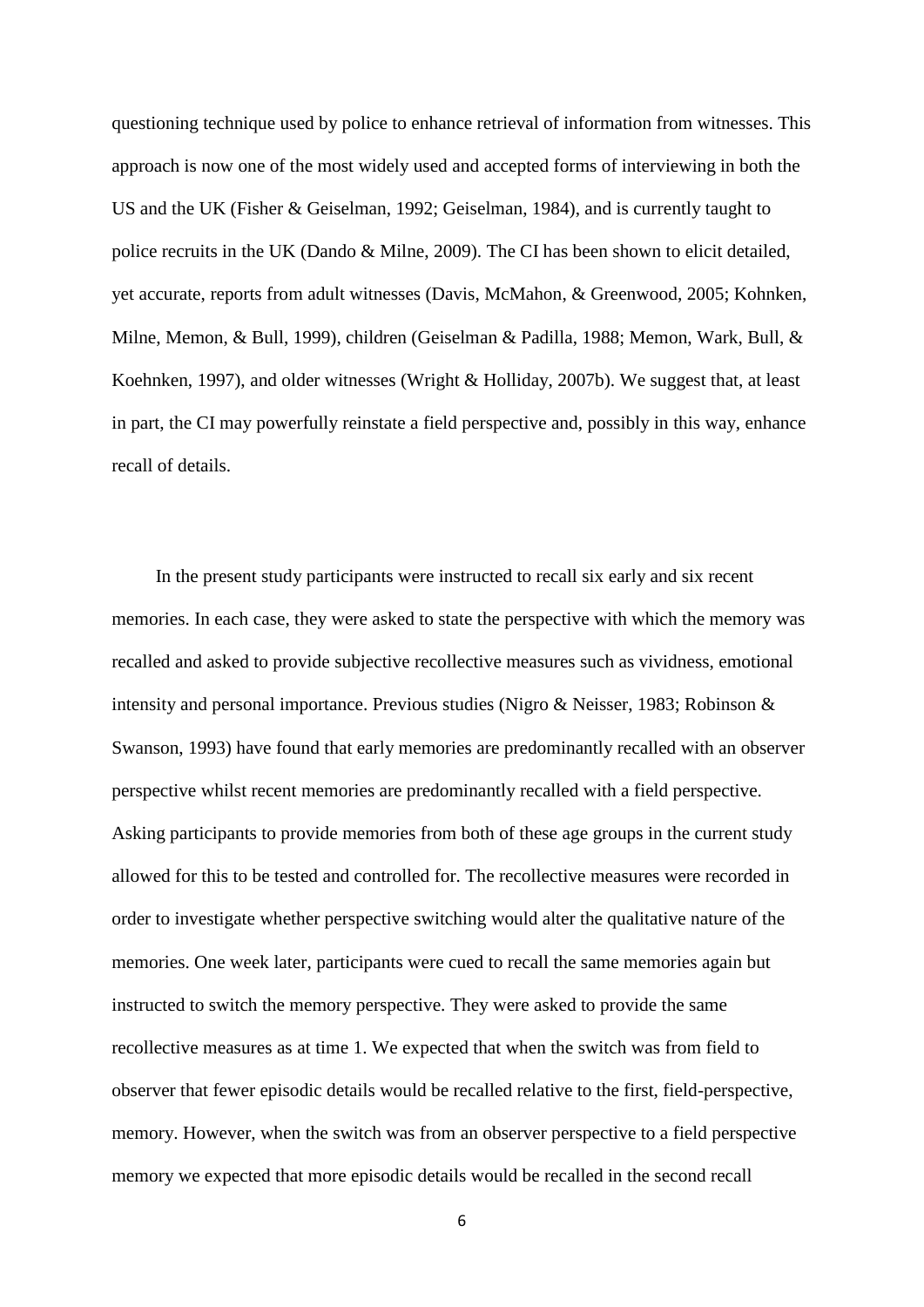relative to the first observer-perspective recall, i.e. memory would be enhanced. Further, in line with current literature (Nigro & Neisser, 1983; Rice & Rubin, 2011) we expected memories recalled with a field perspective to be reliably more vivid, personally important and emotionally intense as compared to memories recalled with an observer perspective. We expected that when participants switched from field to observer perspective, these three variables would be rated reliably lower. Relatedly, when the switch was from an observer perspective to a field perspective memory we expected these three variables to be rated as reliably higher. Such a pattern of findings would, in several ways, lend support to the CI and to investigator-interviewing practices.

### Method

### *Participants*

There were thirty-three females and two males, with a mean age of  $21.5$  ( $SD = 8.74$ ) years, recruited from the general population. Participants were tested in small groups or individually in the laboratory. Participants completed the two sessions in the same way, such that if they were tested in small groups in session one, they were also tested in the same small group in session two. Participants received a small honorarium or, if they were students, course credits. All participants spoke English as their first language.

### *Materials and procedure*

The study was conducted in two sessions. In the first part of the study, time 1 (t1) participants completed a questionnaire. The questionnaire began with an information page outlining key instructions regarding the nature of the memories to-be-sampled, and collected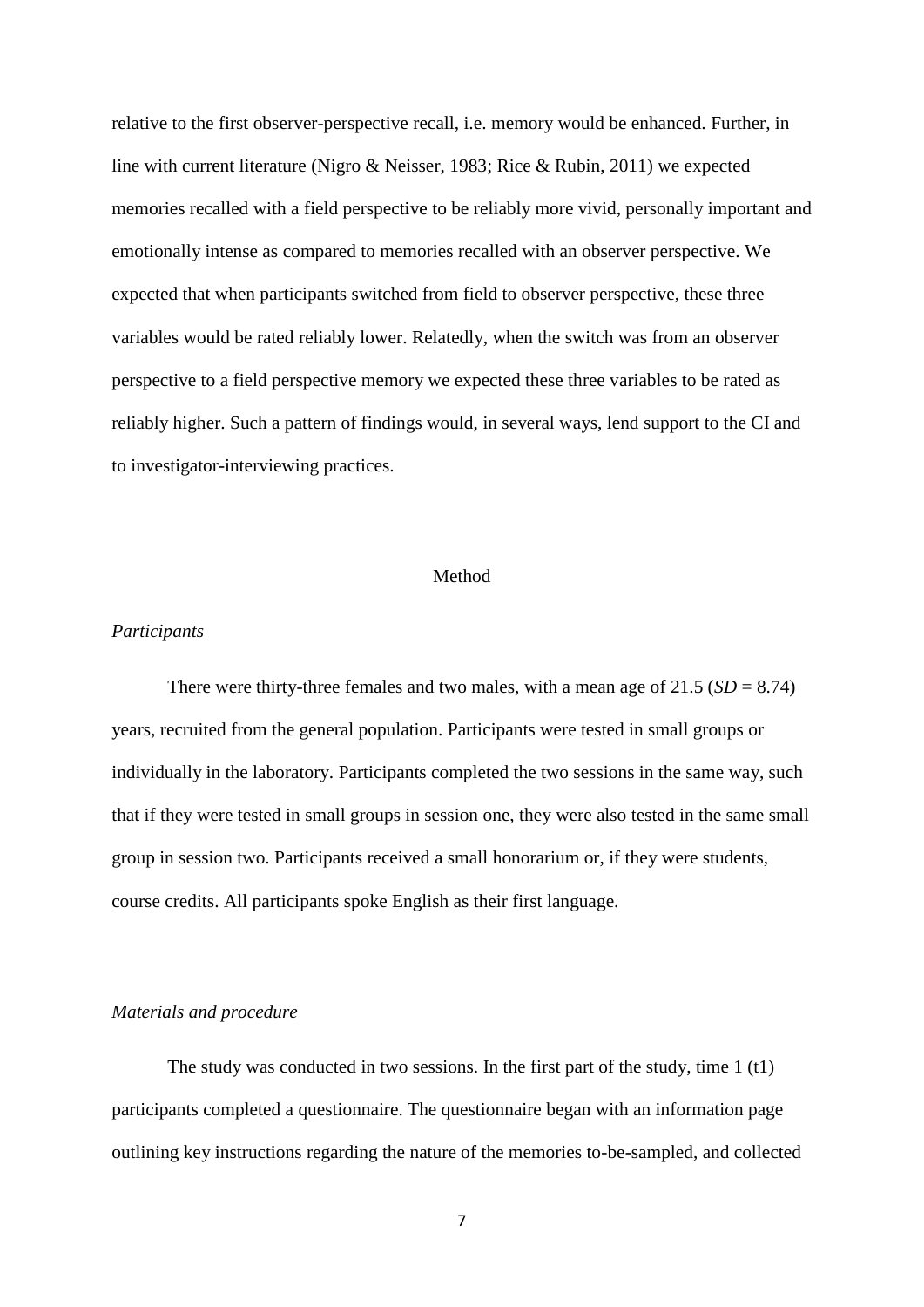minimal demographic data (age, gender and whether English was their first language). Respondents were also informed that after recalling their memories they would be asked to answer some questions about the memory. For these questions they were instructed not to guess or infer but to only respond if they actually remembered the answer.

Participants then moved to the next page of the questionnaire proper. They were instructed to recall and then write a title and description (in the box provided) of an early memory (before the age of 10) or a recent memory (1-5 years ago). Participants had to recall a total of six early memories and six recent memories. The order of age of memory was counterbalanced. The title was to be only a few words in length but of sufficient specificity that if it was read again it would serve as a reminder of the to-be-recalled memory. The memory description was to be about a paragraph or so in length. The memory itself had to be one that the participant was certain they remembered, not based on, for example, a family photograph, family story, or any source other than direct experience. The memory had to be for a specific one-off event that lasted no longer than minutes/hours. It was specifically emphasised that the memory should not be of a routine or repeated event. After entering the title and memory description participants then answered the following questions: (1) is the memory seen from the field (approximating your original point-of-view) or from an observer perspective in which you 'see' yourself in the memory, or from neither perspective? (2) How vivid is the memory? (vividness) (3) How intense was your emotional response to the memory? (emotionality) (4) How important has this event been for you personally? (personal importance) (5) How old were you when the remembered event happened (to the nearest year)? Questions 2, 3, and 4 were answered by checking a box on a 5-point scale where  $1 =$ low,  $3 =$  moderate, and  $5 =$  high, intermediary numbers were used to garner finer-grained answers.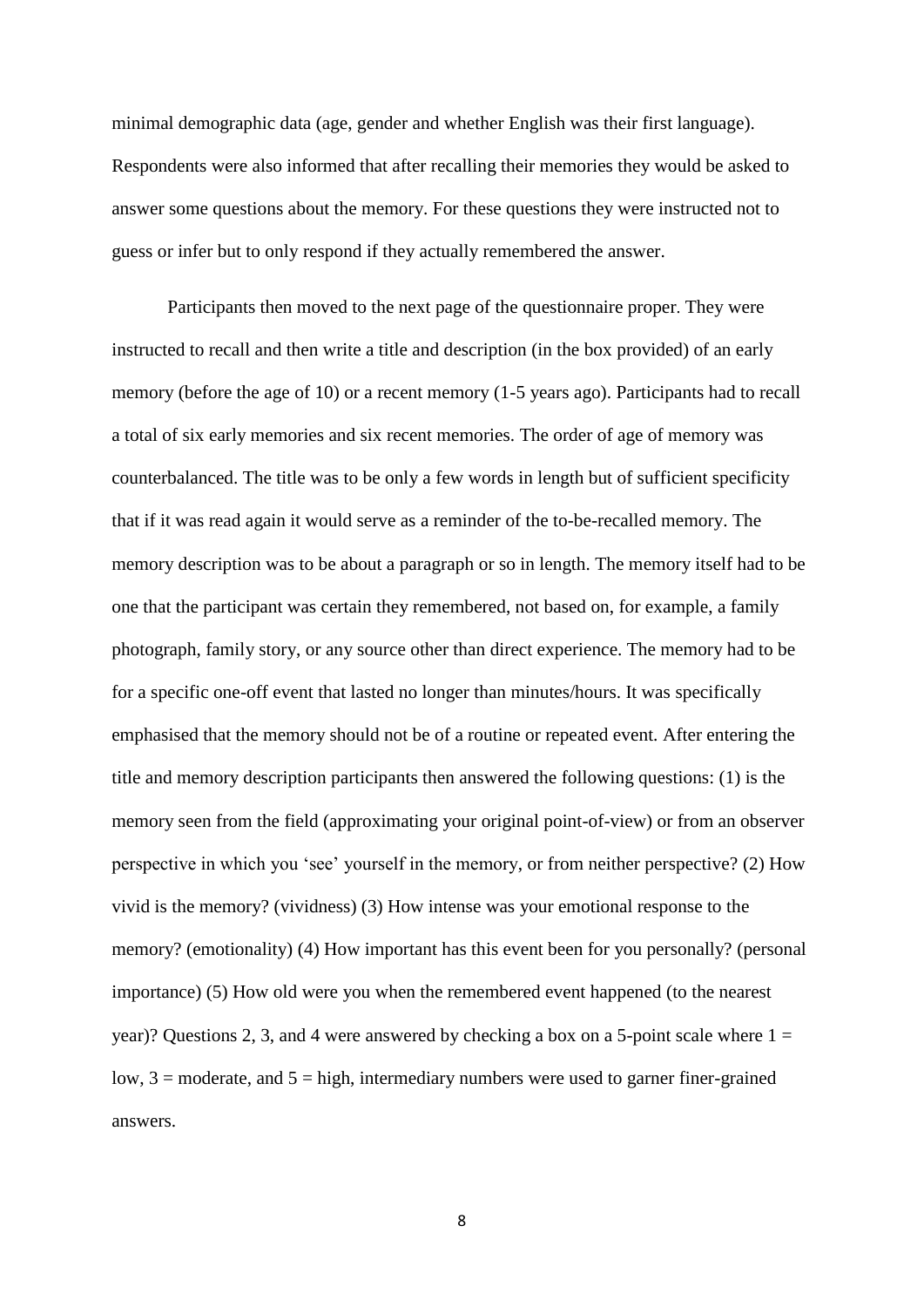In part two of the experiment, time  $2(t2)$  one week later, participants were presented with another questionnaire. Again, the questionnaire began with an information page outlining key instructions. In a random order, participants were presented with the memory titles they had provided one week earlier. Participants were instructed to recall the memory, but were given a perspective from which to recall it (always the opposite to the original perspective). On the next page of the booklet the first memory title appeared. Participants then answered the following questions about their memory: (1) How difficult did you find writing this memory? This was on a 3-point scale (1 = *not very difficult,* 3 = *very difficult*); (2) Were you able to use the memory perspective specified? Participants responded *yes* or *no;* (3) In the past week how often have you thought about this memory? (Note this question was included to assess the amount of rehearsal the memory had received between test sessions): (4) Did you recall a) *the memory*, b) *your previous description*, c) *mix of a and b*; (5) Overall how vivid is this memory?; (6) Overall, how intense was your emotional response to the memory?; (7) How important has this event been for you personally? Questions 3, 5, 6, and 7 were answered by checking a box on a 5-point scale where  $1 = low$ ,  $3 = moderate$ , and  $5 =$ high, intermediary numbers were to use for more fine-grained answers.

## Results

### *Qualitative aspects of the memories*

There were 396 memories in total. Recent memories could be broadly classified into several categories, including memorable birthday (43%), a particular exam (26%), a memorable holiday (13%), occasion/birth of a relative/achievements (18%). Early memories included categories such as illness/injury (24%), birth of a relative (30%), holiday trips and birthdays (46%). The majority of the memories were everyday mildly positive memories.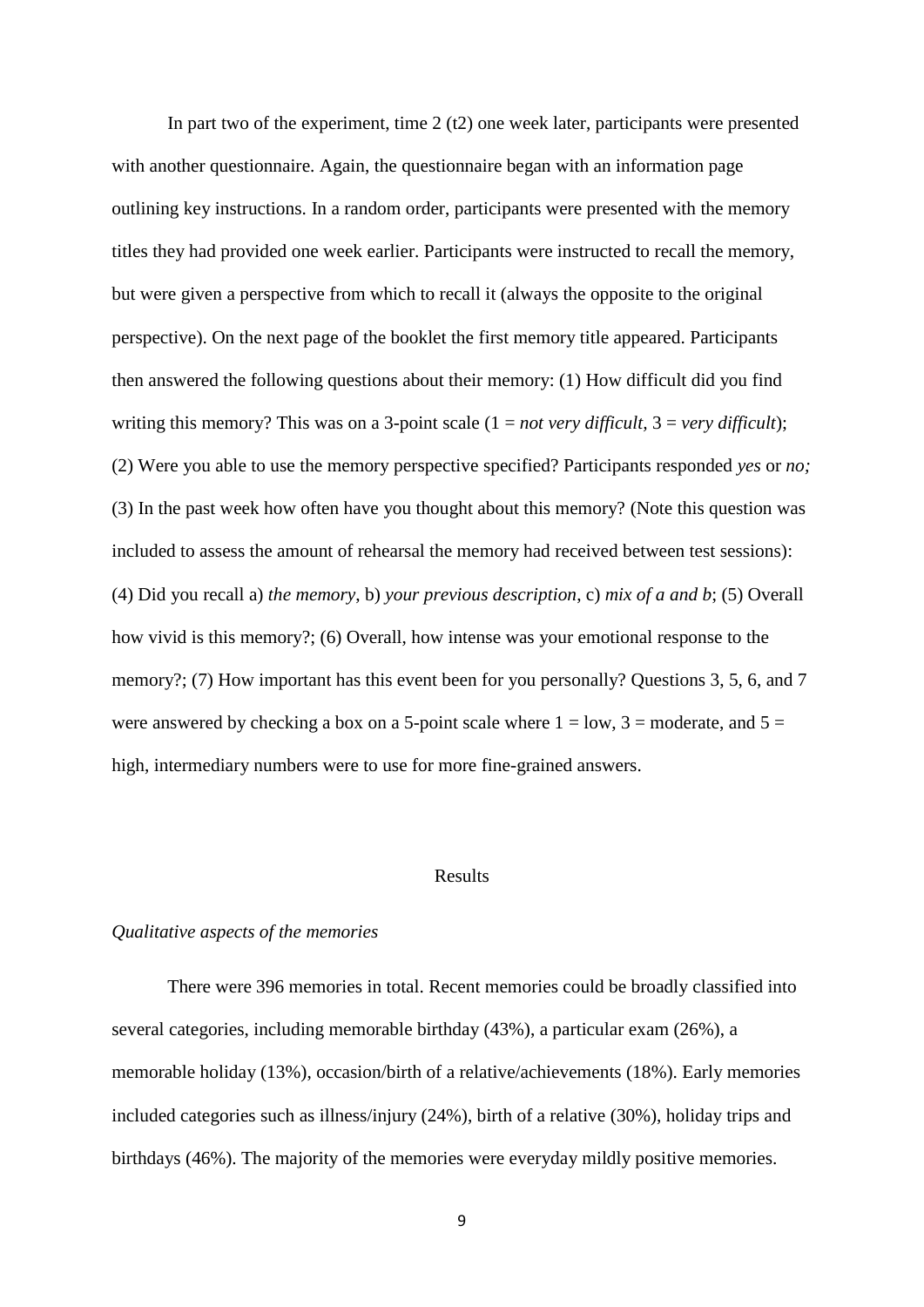### *Coding of memory details*

All memories were coded by the first author. Interrater reliability was assessed using a subset of 50 coded memories from the database. These were coded by an independent coder, who was not aware of any other aspect of the research. The linguistic content of each memory was analysed by categorising every detail, determining whether it was related to an action, place, people, a sensory-perspective detail, affect, cognition, time sign or an object (Loveday & Conway, 2011). Correlating the coding produced by the first author and independent coder showed consistency across all categories, (actions  $r = .71$ ,  $p < .001$ ; people  $r = .75$ ,  $p < .001$ ; place  $r = .92$ ,  $p < .001$ ; sensory-perspective detail, affect, cognition, time and sign and object had a mean correlation of  $r = .86$ ,  $p < .001$ ).

#### *Analyses*

Unless otherwise stated, data were analysed using linear mixed effects models in order to account for the hierarchical structure (multiple memories nested within each participant). The analyses were conducted using RStudio Version 0.99.89 (RStudio Team, 2015), 1me4 (Bates, Maechler, & Bolker, 2012) and Ordinal (Christensen, 2015). Fixed effects differed depending on the specific analysis, however 'participant' was entered as a random effect in all models. All generated models were compared with a null model (a model with a constant in place of fixed effects) and *p*-values were obtained using likelihood ratio tests.

### *Memories at Time One*

Of the 396 memories that were generated at time one, 198 were rated as recent memories and 198 as early memories. A linear mixed effect model with memory age included as a fixed effect showed that recent memories contained reliably more episodic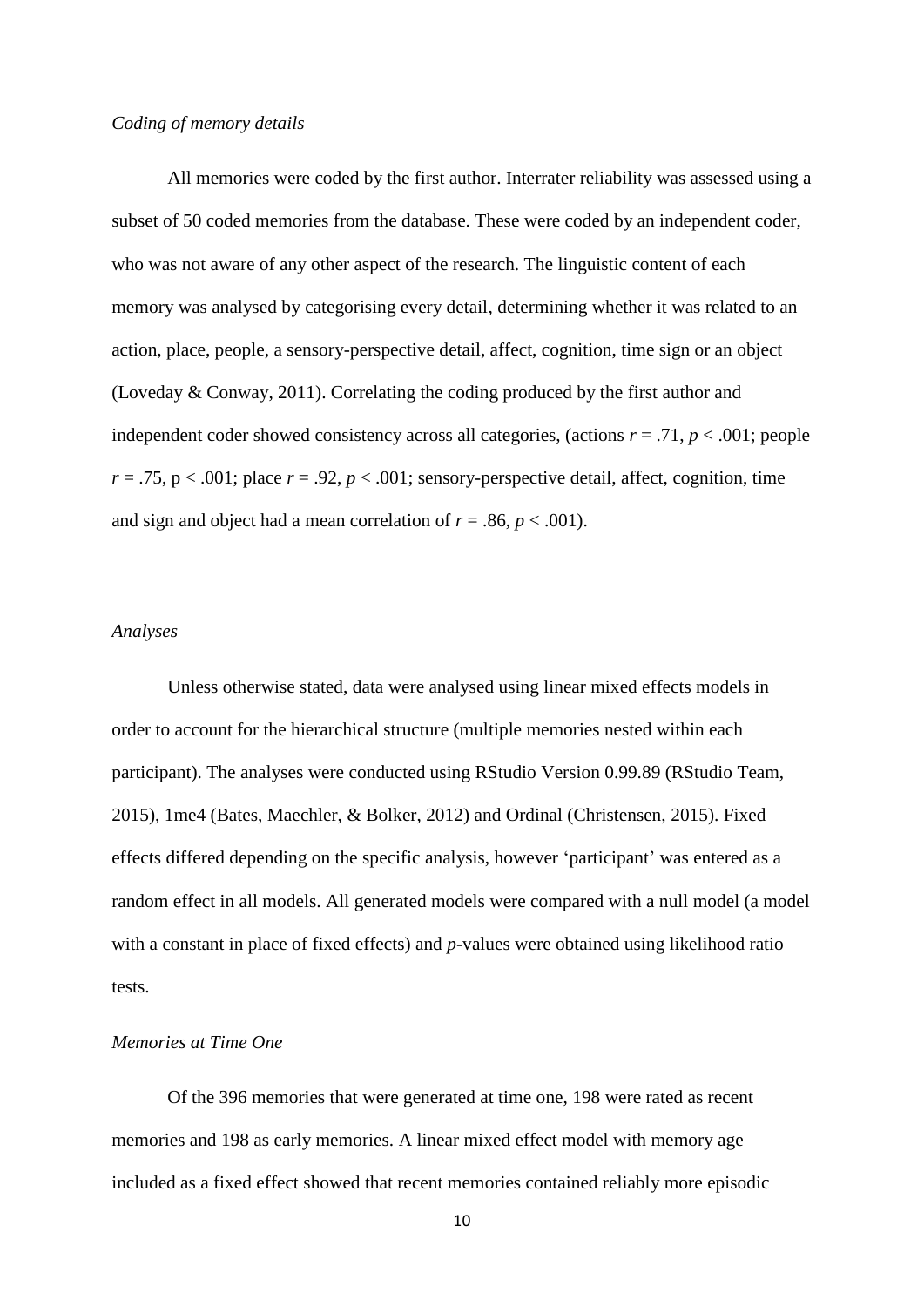detail (*M* = 13.93. *SD* = 8.09) than early memories (*M* = 16.07, *SD* = 8.06), ( $X^2$  (1) = 11.15, *p* < .001). Ordinal mixed effects models with memory age as fixed effect showed that recent memories were also rated higher in vividness ( $M = 4.24$ ,  $SD = 0.91$ ), ( $X^2$  (1) = 78.34,  $p$  < .001) and emotional intensity ( $M = 3.73$ ,  $SD = 1.05$ ), ( $X^2$  (1) = 39.11,  $p < .001$ ) than early memories (vividness  $M = 3.37$ ,  $SD = 1.12$ , emotional intensity  $M = 3.13$ ,  $SD = 1.12$ ). However, these differences may be accounted for by the fact that recent memories were reliably higher in personal importance ( $M = 3.61$ ,  $SD = 1.17$ ) than early memories ( $M = 2.83$ ,  $SD = 1.29$ ),  $(X^2(1) = 44.93, p < .001)$ . Turning to proportions of perspective as a function of memory age, we expected participants to have more field perspectives for recent memories and have more observer memories for early memories, following Freud (1974) and Nigro and Neisser (1983). A binomial mixed effects model revealed a reliable difference in perspective as a function of memory age  $(X^2(1) = 45.88, p < .001)$ . The probability of recent memories being recalled with a field perspective was 90.1% and the probability of recent memories being recalled with an observer perspective was 9.9%. Conversely, the probability of an early memory being recalled with a field perspective was 39.7% and probability of recall with an observer perspective was 60.3%. Note, there were no participants who reported they could not decide a memory perspective.

#### Table 1 about here

An ordinal logistic mixed effects model was applied to the data with recollective measures entered in separate models as the fixed effect. Results revealed that field memories were more vivid  $(X^2 (1) = 51.29, p < .001; M = 4.04, SD = 1.02$  vs  $M = 1.87, SD = 1.01$ ; emotionally intense  $(X^2 (1) = 36.03, p < .001; (M = 3.66, SD = 1.04 \text{ vs } M = 3.44, SD = 1.01)$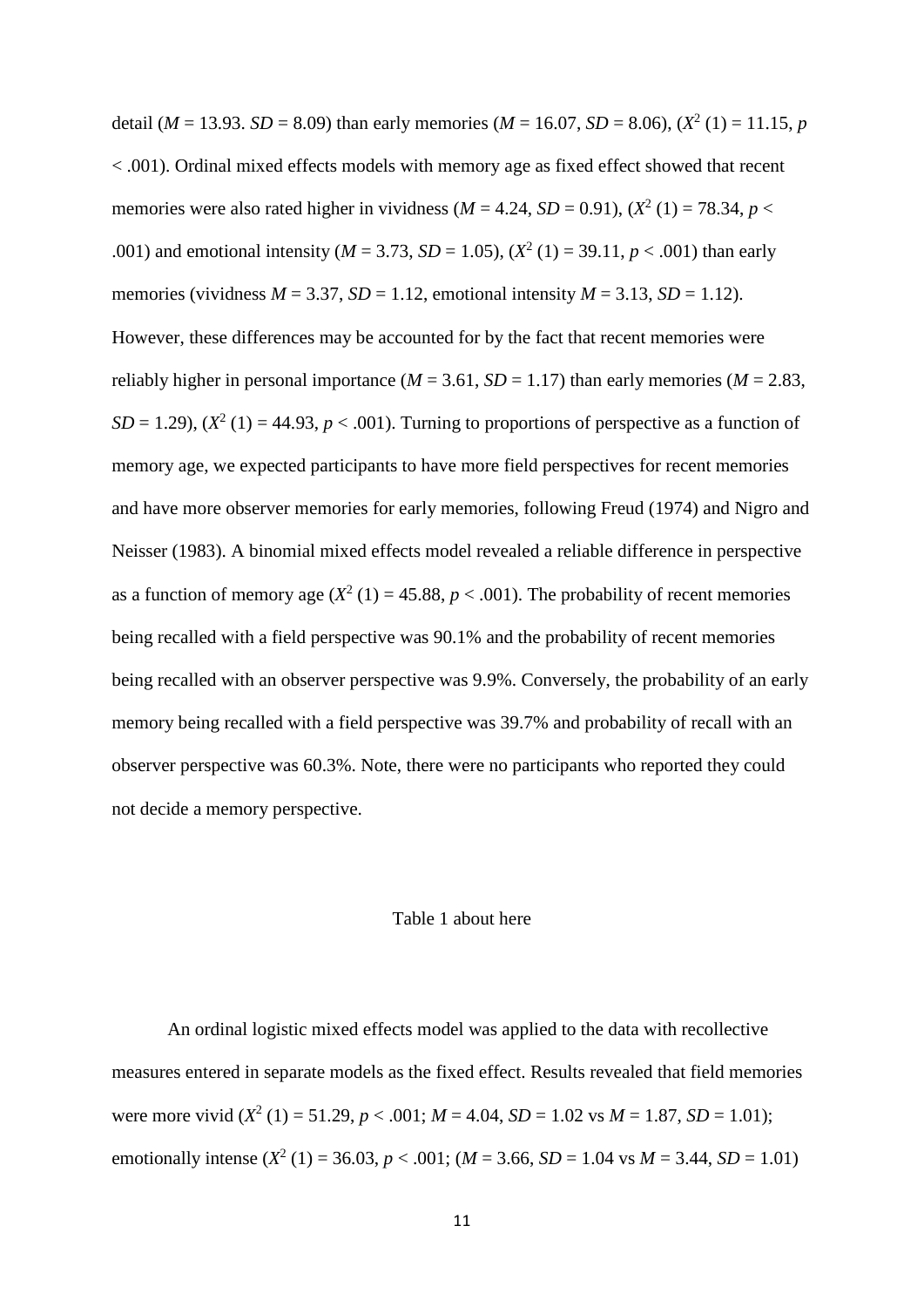and personally important  $(X^2 (1) = 34.86, p < .001; M = 3.46, SD = 1.8$  vs  $M = 3.19, SD =$ 1.04), compared to observer memories.

## *Memories at Time Two*

Across both perspectives, most participants rated writing the memory as 'easy'. An ordinal logistic mixed effects analysis showed that difficulty in writing did not differ between perspectives  $(X^2(1) = .81 \text{ p} = .37)$ . Over both perspectives, 79.67% of respondents said they were able to change perspective and 20.33% stated they could not change perspective. When asked to switch perspective from observer to field, 78.9% of participants said they could change perspective and 21.1% said they could not. When asked to switch perspective from field to observer, 80% said they were able to do so and 20% said they were not. There were no reliable differences in the ability to change perspective as a function of original perspective taken  $(X^2(1) = 36.55, p < .06, p = .81)$ . Memories in which participants stated they were unable to change perspective were omitted from the analysis. When asked how often the memory was thought about, 94.2% of respondents reported less than three times in the week. However, 2.2% of respondents reported more than four times in the week and 3.6% of respondents did not respond to the questions. Therefore these memories were removed from the analysis as they had been highly rehearsed or their rehearsal frequency was unknown. Finally, when asked about the recall of memory, 92.3% of participants recalled the actual memory, 1.8% of respondents recalled the previous description (these memories were removed from the analysis), 2.6% of respondents recalled a mix of the memory and description and 3.3% of respondents did not respond to the question (these memories were also removed from the analysis).

For the remaining results we grouped recent and early memories together. Memories were contrasted across time one and time 2 and our analyses focused on differences in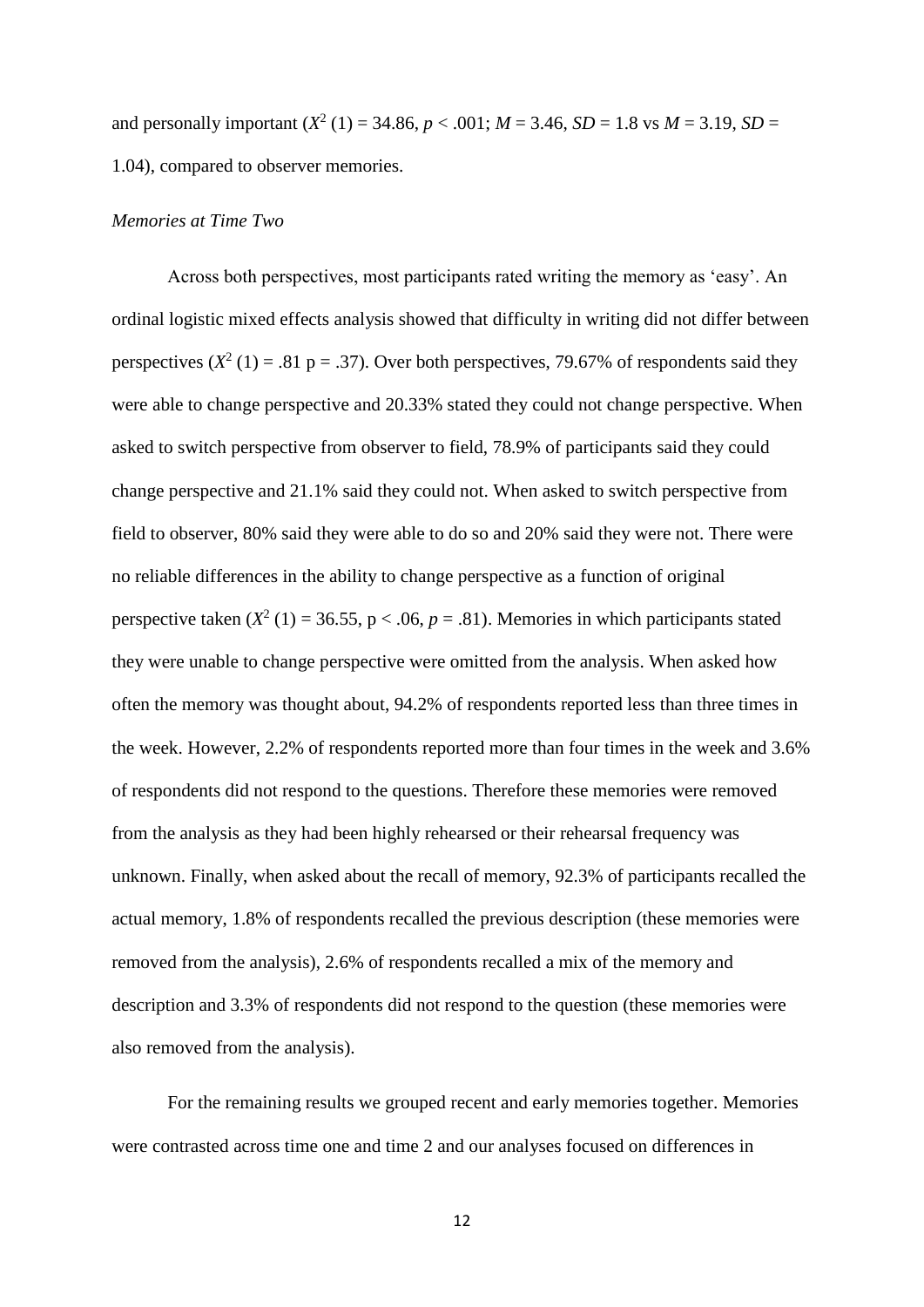episodic detail and recollective qualities between observer and field perspectives. There are five analyses reported:

- 1. Field t1 (Ft1) switched to Observer t2 (O(F)t2
- 2. Observer t1 (Ot1) switched to Field t2 (F(O)t2
- 3. Field t1 (Ft1) contrasted with Field (originally Observer) t2 (F(O)t2
- 4. Observer t1 (Ot1) contrasted with Observer (originally Field) t2 (O(F)t2;
- 5. Field t2 (originally observer) contrasted with Observer t2 (originally field).

### *1. Field t1 (Ft1) switched to Observer t2 (O(F)t2*

We were primarily interested to see the pattern of episodic details after instructing participants to switch memory perspectives. A linear mixed effects analysis revealed more overall episodic details in field t1 (Ft1) memories than after the memories had been switched to an observer perspective. There were also reliable differences in the number of action, places, people, sensory-perspective detail, affect, cognition and time and sign in Ft1 memories (see row 1, table 2). Ordinal logistic mixed effects analyses were performed to further assess vividness, emotional intensity and personal importance across memories at time 1 and 2. The analysis showed that memories recalled with a field perspective were reliably more vivid  $(X^2 (1) = 359.94, p < .001; M = 4.06, SD = 1.02$  vs  $M = 1.87, SD = 1.04$ ; emotionally intense ( $M = 3.66$ ,  $SD = 1.08$  vs  $M = 2.65$ ,  $SD = 1.01$ ) and personally important  $(X^2 (1) = 7.92, p < .005; M = 3.46, SD = 1.25$  vs  $M = 3.19, SD = 1.06$ ) as compared to memories switched from field to an observer perspective.

### *2. Observer t1 (Ot1) switched to Field t2 (F(O)t2)*

A linear mixed effects model revealed that more episodic details were recalled for memories recalled with an Observer perspective at t1 (Ot1), compared to after they had been switched to a Field perspective at t2 (*F(O)t2)*. Moreover, there were more actions, places,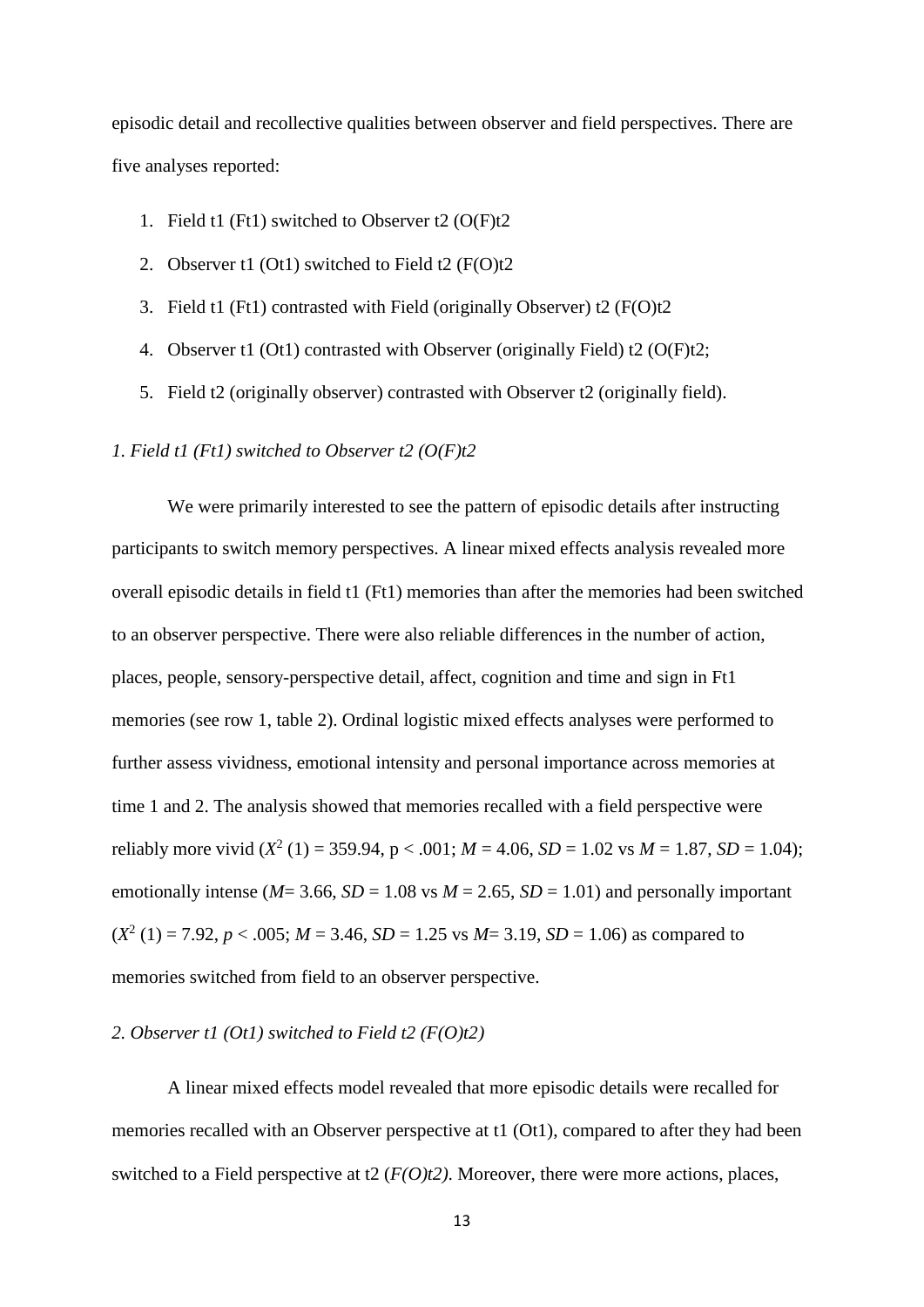people, sensory-perspective detail, time and sign and object details recalled in Ot1. There were no reliable differences in affect and cognition (see row 2, table 2). Ordinal logistic mixed effects analyses revealed that memories recalled with an Observer perspective at t1 were reliably more vivid  $X^2$  (1) = 48.77,  $p < .001$ , ( $M = 3.22$ ,  $SD = 1.15$ ) than memories that had been switched to a field (observer) perspective at t2,  $(M = 2.14, SD = 0.94)$ . There were no reliable differences in emotional intensity or personal importance.

### *3. Field t1 (Ft1 contrasted with Field (Observer) t2 (F(O)t2*

Memories recalled with a field perspective at time 1, had more episodic details compared to memories that had been switched to a field perspective at time 2. Specifically, there were reliable differences in overall episodic details, and across all the episodic details (see row 3, table 2). Ordinal logistic mixed effects analysis was performed to assess vividness, emotional intensity and personal importance across time. The analysis showed that memories recalled with a field perspective at time 1 were reliably more vivid  $(X^2(1) =$ 149.18,  $p < .001$ ,  $M = 4.06$ ,  $SD = 1.01$  vs  $M = 2.18$ ,  $SD = 1.02$ ); emotionally intense  $(X^2(1) =$ 36.03,  $p < .001$ ,  $M = 3.66$ ,  $SD = 1.08$  vs  $M = 2.9$ ,  $SD = 1.2$ ); and personally important ( $X^2(1)$ )  $= 36.55, p < .001, M = 3.46, SD = 1.25$  vs  $M = 2.65, SD = 1.02$ ) than memories that had been switched to a field perspective at time 2.

#### *4. Observer t1 (Ot1)* contrasted with *Observer (Field) t2 (O(F)t2*

A comparison of memories that had been recalled with an observer perspective at time 1 with memories that had been switched to an observer perspective at time 2 revealed that there were more overall episodic details recalled for time 1 than time 2. However, when turning to the analysis of recollective detail, results showed that there were only reliable differences for affect and cognition (see row 4, table 2). An ordinal logistic mixed effects analysis showed that memories that had been switched to an observer perspective at time 2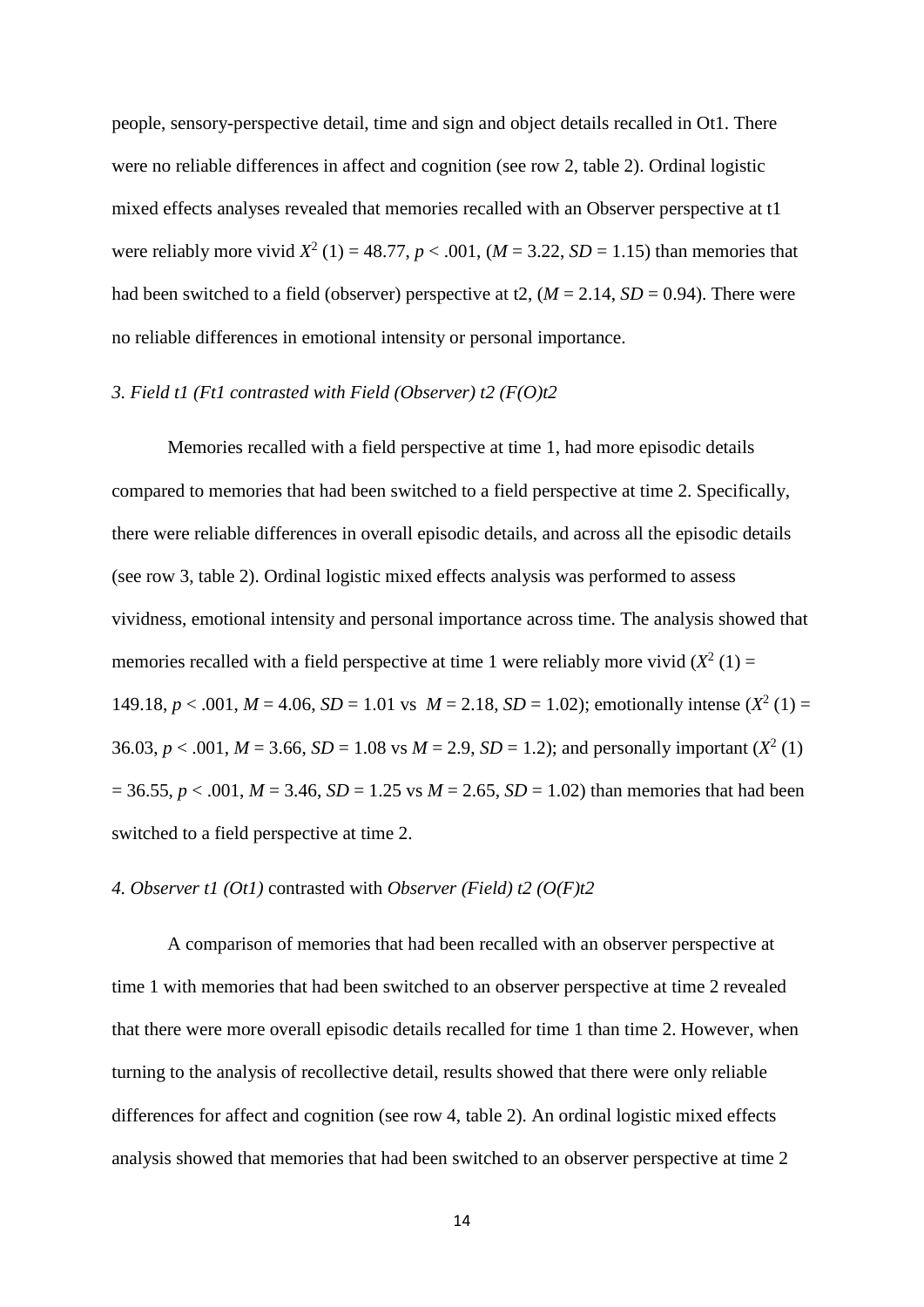were reliably more vivid  $(X^2 (1) = 72.79, p < .001, M = 3.22, SD = 1.15$  vs  $M = 1.87, SD =$ 1.2); emotionally intense  $(X^2(1) = 20.31, p < .001, M = 3.44, SD = 1.03$  vs  $M = 2.9, SD =$ 1.2); and personally important  $(X^2 (1) = 36.55, p < .001, M = 3.19, SD = 1.2$  vs  $M = 2.65, SD$  $= 1.18$ ) than memories that had been originally recalled with an observer perspective at time 1.

### *5. Field t2 (originally observer) contrasted with Observer t2 (originally field)*

When comparing memories that had had their perspectives switched at time 2, we found no reliable differences for episodic details (see row 5, Table 2). Memories switched to an observer perspective at time 2 were found to be more vivid  $(X^2(1) = 3.32, p < .001, M =$ 3.46, *SD* = 1.14 vs *M* = 2.65, *SD* = 1.2); emotionally intense  $X^2$  (1) = 17.05, *p* < .001, M = 3.44, *SD* = 1.03 vs *M* = 2.9, *SD* = 1.2) and personally important  $X^2$  (1) = 20.61, p < .001, M = 3.19,  $SD = 1.2$  vs  $M = 2.65$ ,  $SD = 1.18$ ) than memories that had been switched to a field perspective at time 2.

## Table 2 about here

### Discussion

Confirming previous findings, we found that early (childhood) memories were dominated by observer perspective in contrast to recent memories that were dominated by field perspective (Nigro & Neisser, 1983; Robinson & Swanson, 1993). Field memories were found to be rich in episodic details, vivid, emotionally intense, and personally important compared to observer memories, which were reliably less rich in episodic detail, and not as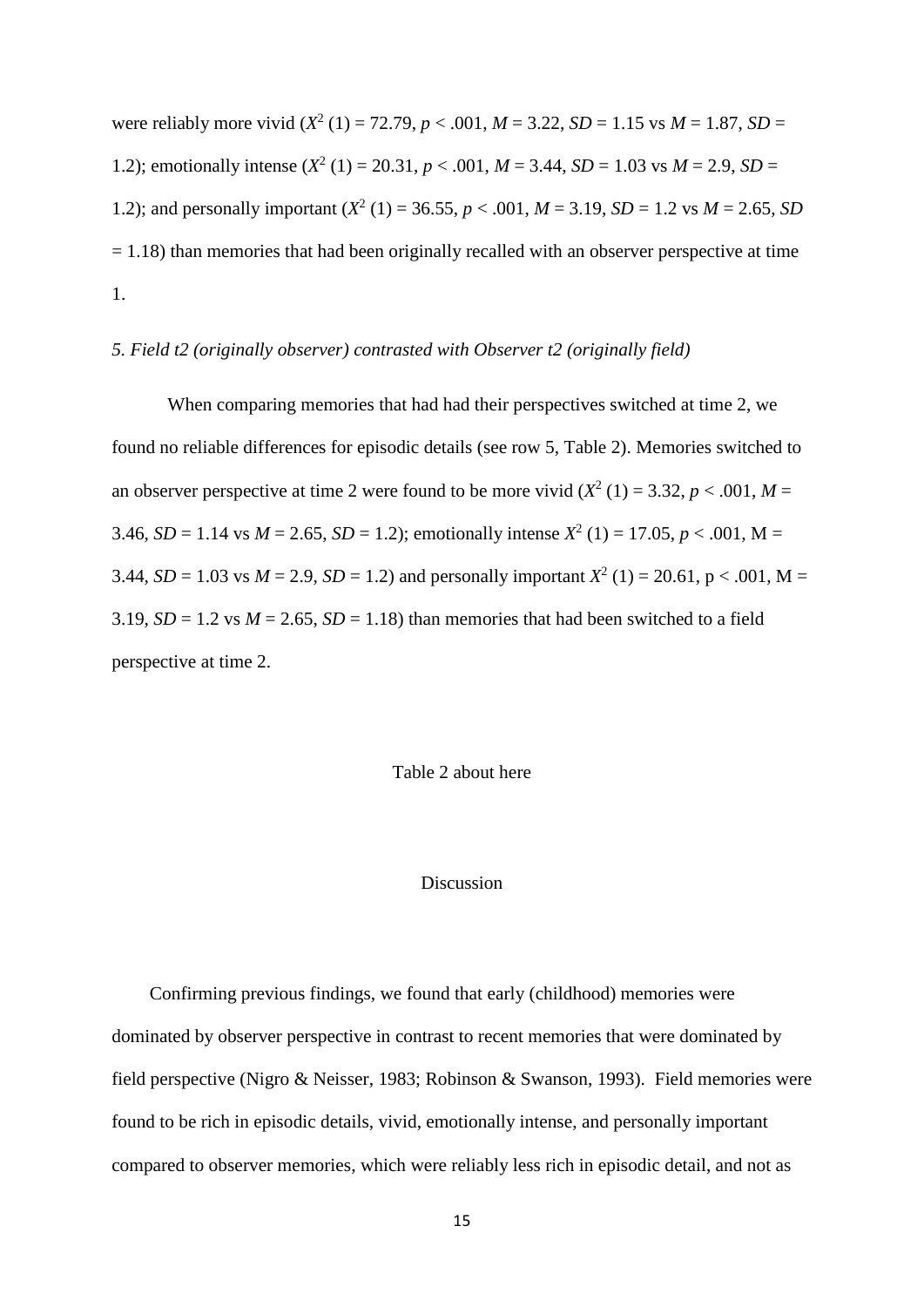vivid, intense, or personally important. We assume that all memories are initially encoded in long-term memory with a field perspective, with the possible exception of memories encoded during altered states of conscious, i.e. during trauma and/or intoxication. The present findings clearly suggest then that older memories, and some recent memories spontaneously recalled with observer perspective, have undergone some sort of recoding. As none of the memories recalled in this study indicated any altered states of consciousness they must then have been recoded from field to observer perspective and are now spontaneously recalled with the recoded observer perspective. As field memories contain more episodic details than observer memories this recoding process might be thought of as a type of forgetting in which some episodic detail is lost. Possibly, observer memories are a more efficient form of storage in long-term memory because they contain fewer details, and over time, consolidation processes seek to recode most memories into an observer perspective. Why this does not take place for all memories is unclear but it may be that vividness, emotionality, and importance render some memories immune to such recoding. On the other hand, even recent memories lower in these qualities may be more rapidly recoded into observer perspective. Furthermore, Eich et al. (2011) propose emotionally negative vivid memories are often recalled with an observer perspective. They further suggest observer perspective may facilitate emotional regulation and emotional distancing from the event, suggesting that the psychological and physical pain of reliving an aversive experience can be attenuated by recalling the event from the eyes of a dispassionate observer (Benson, McGeeney, Brown, & Albert, 2005; D'Argembeau & van der Linder, 2004; McNamara, Williams & Mould, 2007; Wilson & Ross, 2003).

It is clear that people can change memory perspective and *imagine* seeing themselves in a memory or *imagine* something approximating to their original view. Intentionally manipulating memories in consciousness appears to an ability many people have. For example, intentionally imagining false details in an otherwise 'true' memory is something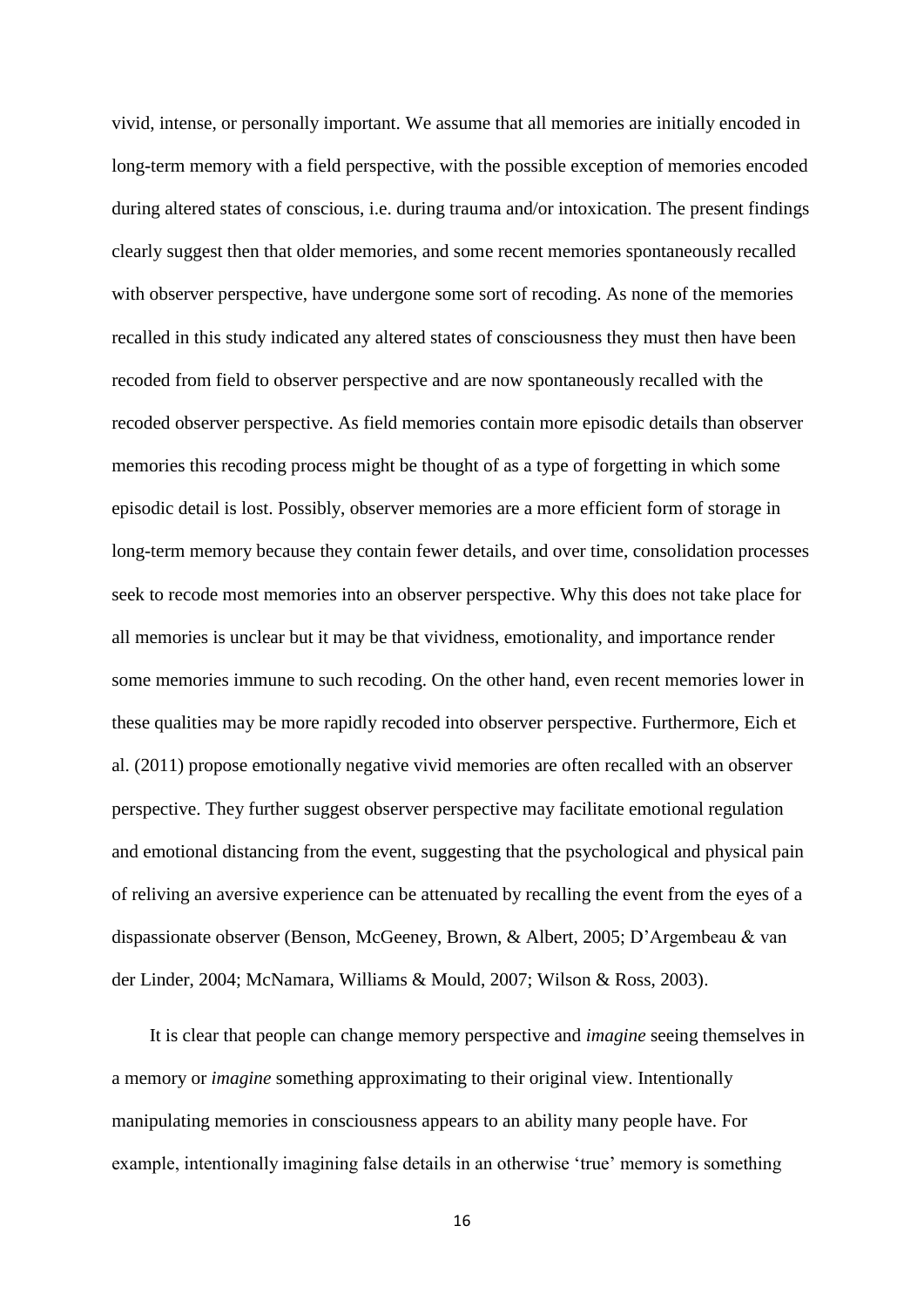many people find relatively easy (Justice, Morrison, & Conway, 2013). Perhaps many acts of imagery-based memory manipulation are undertaken spontaneously in everyday thinking, i.e. imaging how an experience might have had an alternative outcome, or how one might have acted differently, and of course imaging future events based on memories of previous experiences. Indeed, Conway, Loveday, and Cole (2016) suggested the term the *remembering-imaging system* (rather than just 'memory') to highlight how memory supports imagining. Thus, switching memory perspective is one of several ways in which memories can be manipulated by imagination. When switching memory perspective from field to observer in the present study it was found that most participants were able to successfully construct an observer memory, one that had less episodic details, and was not as vivid, intense or personally important as the original field memory. However, when switching an observer memory, originally and spontaneously recalled with an observer perspective, to a field memory, the memory now with a field rather than observer perspective, was not rich in episodic details, and there were no differences in intensity or personal importance. In other words, although for the rememberer the memory perspective has changed, the qualities of the memory were not those of a field memory. By the above reasoning this is because the memory has been recoded in long-term memory into an observer memory and even though by an act of imagination the perspective can be changed, this does not reinstate all the episodic detail originally encoded in long-term memory. Thus changing to a field perspective will not increase the recall of episodic details, as some have suggested (Fisher & Geiselman, 2010).

This finding is important because it clearly shows that switching perspective, from observer to field, does not enhance memory for episodic details nor does it enhance the recollective qualities of a memory which remain at a level lower than that associated with memories spontaneously recalled with a field perspective. This has implications for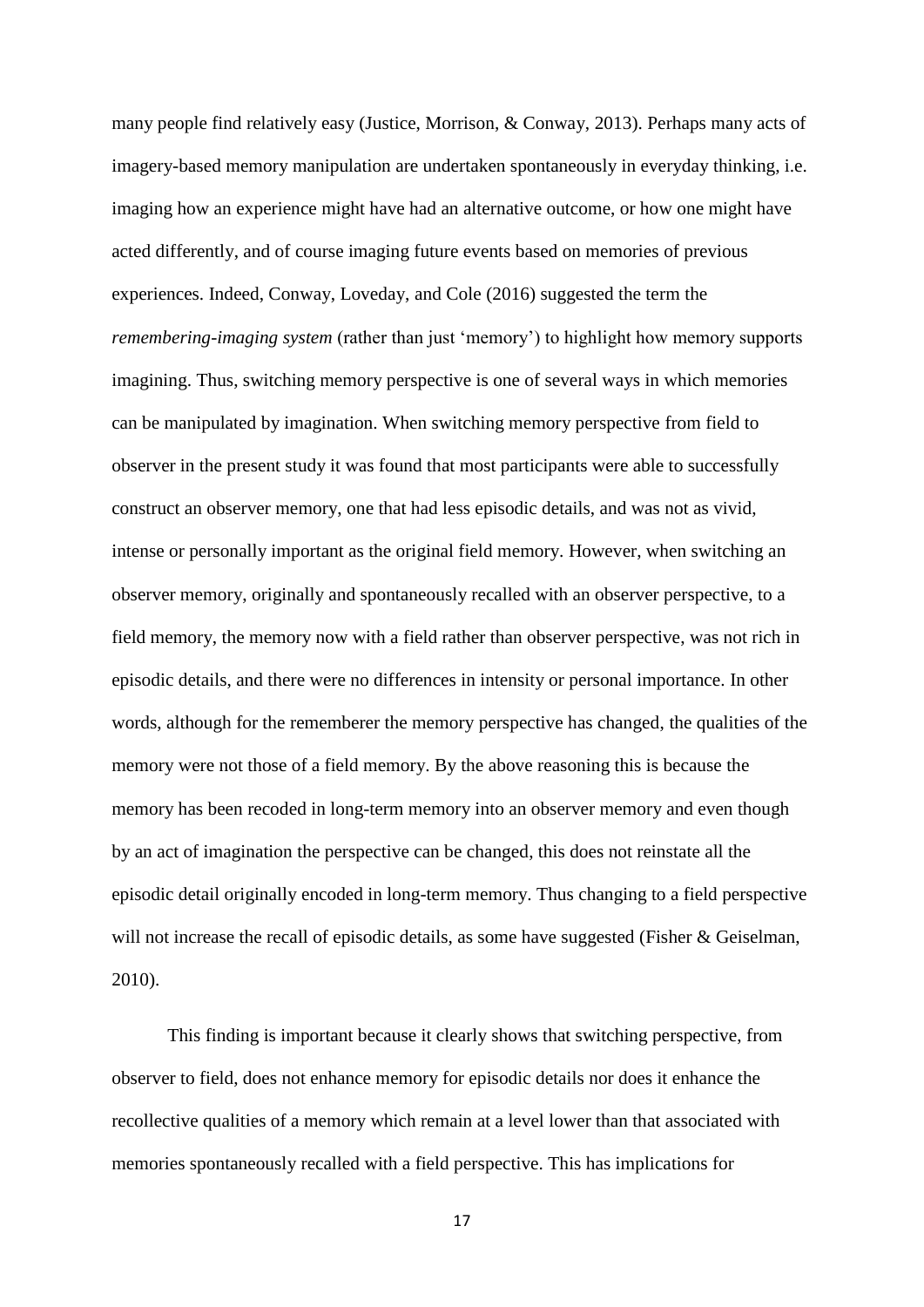interviewing techniques that attempt to improve recall using field perspectives, such as those used by the police or in clinical settings (e.g., psychotherapy, reliving in cognitive behavioural therapy [CBT]): although it is possible to change perspective, this act does not alter other qualities of the (originally observer perspective) memory. However, this limitation may only apply to memories of emotionally positive memories such as those recalled in the present study, and it may be the case that memories of emotionally negative experiences – the type of memories that police and clinicians typically deal with – would show a different pattern. One possibility is that memories of negative experiences are initially represented in long-term memory with both perspectives but are typically retrieved with an observer perspective. Possibly, as others have suggested (Freud, 1915; Nigro & Neisser, 1983), such a retrieval bias serves the purpose of protecting the rememberer from potentially destabilising negative emotions triggered by the memory. If this were the case, then guided protracted retrieval attempts aimed at accessing a field perspective representation of a memory might indeed lead to increased recall of more detail, heightened emotion, and enhanced memory vividness.

Related to this Conway, Meares, and Standart (2004) described the case of a posttraumatic stress (PTSD) patient who was present during the 9/11 terrorist attack in New York. This patient had an intrusive memory of seeing himself flying in peaceful silence above the first plane to strike. In reality he had been on the ground in a group of terrified onlookers. In his CBT reliving treatment, he eventually came to recall being in the group of onlookers and as this was achieved so his levels of PTSD diminished. Memory intrusiveness was markedly reduced, to something similar to that of a more typical memory of an emotionally negative experience. Interviewed after his recovery he claimed to now have both memories, one of seeing himself flying, and the other of being on the ground watching the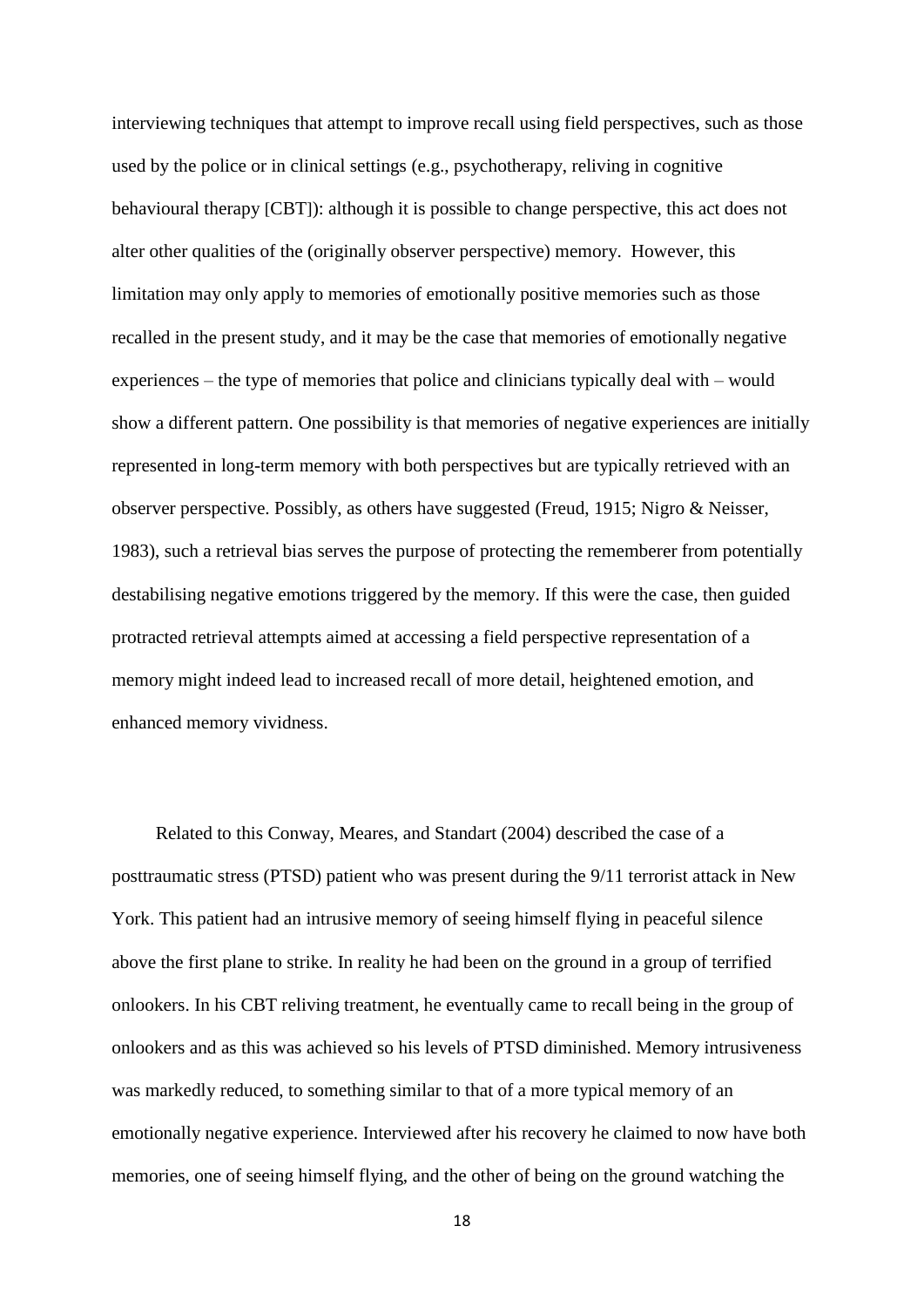plane strike the tower: the former an observer memory with the qualities of such a memory and the later a field memory also with the qualities of a field memory.

The present findings show that changing from an observer to a field perspective, at least for memories of mildly positive everyday experiences, does not instate other field memory qualities, i.e. greater recall of details and raised affect. On the other hand, changing perspective from field to observer does instate observer memory qualities, i.e. lower recall of details, reduced emotion and vividness. Thus, changing to observer perspective essentially reduces both the quantity, quality and intensity of recollected experience. We suggest, then that observer memory perspective memory, is a type of forgetting and may be common for memories of emotionally mild everyday experiences with lengthy retention intervals: in short, it is what these memories become as the retention interval increases. Memories with observer perspective may be a more information-efficient form of representation in long-term memory. In contrast memories of emotionally intense experiences, especially negative experiences, may retain their field perspective for longer periods of time and, possibly, have dual representations as both field and observer memories in long-term memory.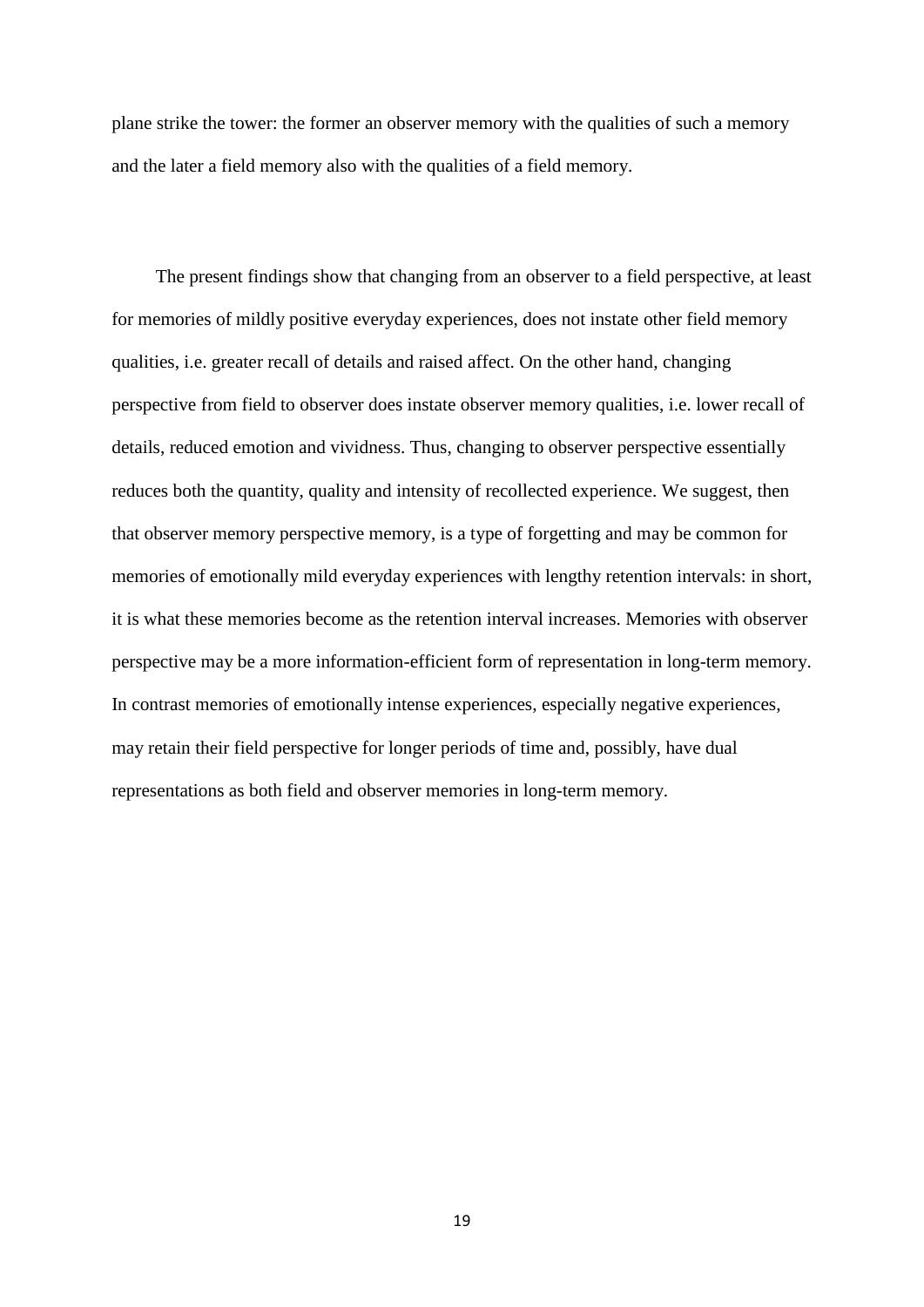### References

- Bates, D., Maechler, M., Bolker, B., & Walker, S. (2015). Fitting Linear Mixed-Effects Models Using lme4. *Journal of Statistical Software*, 67(1), 1-48.
- Berntsen, D., & Rubin, D. C. (2006). Emotion and vantage point in autobiographical. *Cognition and Emotion*, *20*(8), 1193-1215.
- Butler, A. C., Rice, H. J., Wooldridge, C. L., & Rubin, D. C. (2016). Visual imagery in autobiographical memory: The role of repeated retrieval in shifting perspective. *Consciousness and Cognition*, *42*, 237-253.
- Christensen, R. H. B. (2015). Ordinal Regression Models for Ordinal Data. R package version 2015.6-28. http://www.cran.r-project.org/package=ordinal/
- Conway, M. A., Loveday, C., & Cole, S. N. (2016). The remembering–imagining system. *Memory Studies*, *9*(3), 256-265.
- Conway, M., Meares, K., & Standart, S. (2004). Images and goals. *Memory*, *12*(4), 525-531.
- D'Argembeau, A., & Van der Linden, M. (2004). Phenomenal characteristics associated with projecting oneself back into the past and forward into the future: Influence of valence and temporal distance. *Consciousness and Cognition*, *13*(4), 844-858.
- Eich, E., Handy, T. C., Holmes, E. A., Lerner, J., & McIsaac, H. K. (2012). Field and observer perspectives in autobiographical memory. *Social Thinking and Interpersonal Behavior*, 163-181.
- Fair, D. A., Cohen, A. L., Dosenbach, N. U., Church, J. A., Miezin, F. M., Barch, D. M., ..., & Schlaggar, B. L. (2008). The maturing architecture of the brain's default network. *Proceedings of the National Academy of Sciences*, *105*(10), 4028-4032.
- Fisher, R. P., & Geiselman, R. E. (2010). The cognitive interview method of conducting police interviews: Eliciting extensive information and promoting therapeutic jurisprudence. *International Journal of Law and Psychiatry*, *33*(5), 321-328.
- Frank, M. G., & Gilovich, T. (1989). Effect of memory perspective on retrospective causal attributions. *Journal of Personality and Social Psychology*, *57*(3), 399.
- Hackmann, A., Clark, D. M., & McManus, F. (2000). Recurrent images and early memories in social phobia. *Behaviour Research and Therapy*, *38*(6), 601-610.
- Hackmann, A., Surawy, C., & Clark, D. M. (1998). Seeing yourself through others' eyes: A study of spontaneously occurring images in social phobia. *Behavioural and Cognitive Psychotherapy*, *26*(1), 3-12.
- Justice, L. V., Morrison, C. M., & Conway, M. A. (2013). True and intentionally fabricated memories. *The Quarterly Journal of Experimental Psychology*, *66*(6), 1196-1203.
- Kihlstrom, J. F., & Harackiewicz, J. M. (1982). The earliest recollection: A new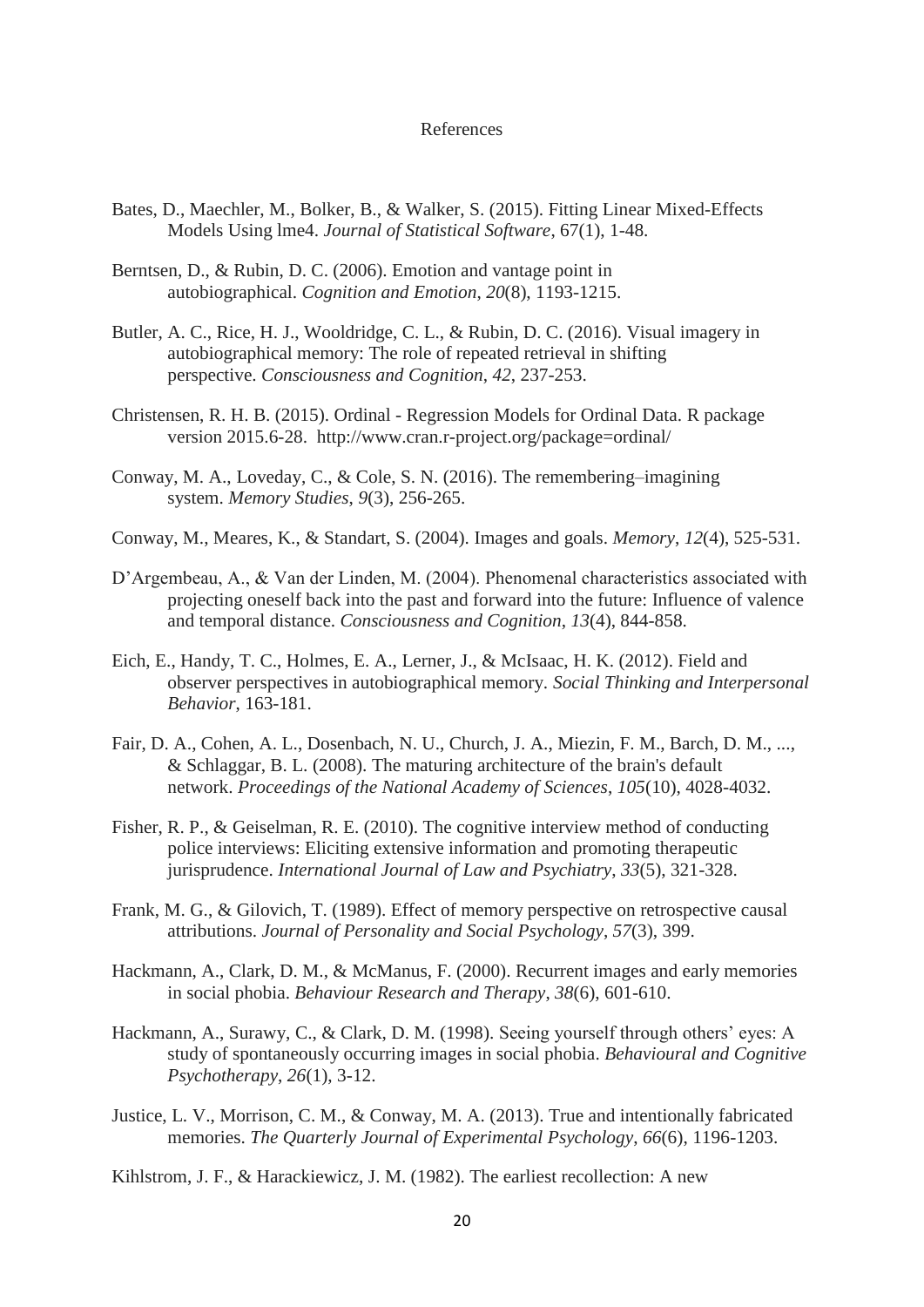survey. *Journal of Personality*, *50*(2), 134-148.

- Kuyken, W., & Moulds, M. L. (2009). Remembering as an observer: How is autobiographical memory retrieval vantage perspective linked to depression? *Memory*, *17*(6), 624-634.
- Lee, T., & Geiselman, R. E. (1994). Recall of perpetrator height as a function of eyewitness and perpetrator ethnicity. *Psychology, Crime and Law*, *1*(1), 11-19.
- Libby, L. K., & Eibach, R. P. (2002). Looking back in time: self-concept change affects visual perspective in autobiographical memory. *Journal of Personality and Social Psychology*, *82*(2), 167.
- McIsaac, H. K., & Eich, E. (2002). Vantage point in episodic memory. *Psychonomic Bulletin & Review*, *9*(1), 146-150.
- McNamara, P., Benson, E., McGeeney, B., Brown, A., & Albert, M. L. (2005). Modes of remembering in patients with chronic pain: Relation to current pain. *The Journal of Nervous and Mental Disease*, *193*(1), 53-57.
- Nigro, G., & Neisser, U. (1983). Point of view in personal memories. *Cognitive Psychology*, *15*(4), 467-482.
- Osman, S., Cooper, M., Hackmann, A., & Veale, D. (2004). Spontaneously occurring images and early memories in people with body dysmorphic disorder. *Memory*, *12*(4), 428- 436.
- Peterson, C., Sales, J. M., Rees, M., & Fivush, R. (2007). Parent–child talk and children's memory for stressful events. *Applied Cognitive Psychology*, *21*(8), 1057-1075.
- Rice, H. J., & Rubin, D. C. (2009). I can see it both ways: First-and third-person visual perspectives at retrieval. *Consciousness and Cognition*, *18*(4), 877-890.
- Robinson, J. A., & Swanson, K. L. (1993). Field and observer modes of remembering. *Memory*, *1*(3), 169-184.
- Rubin, D. C. (2006). The basic-systems model of episodic memory. *Perspectives on Psychological Science*, *1*(4), 277-311.
- Rubin, D. C., Dennis, M. F., & Beckham, J. C. (2011). Autobiographical memory for stressful events: The role of autobiographical memory in posttraumatic stress disorder. *Consciousness and Cognition*, *20*(3), 840-856.
- Schacter, D. L. (1996). Illusory memories: a cognitive neuroscience analysis. *Proceedings of the National Academy of Sciences*, *93*(24), 13527-13533.
- RStudio Team (2015). RStudio: Integrated Development for R. RStudio, Inc., Boston, MA URL http://www.rstudio.com/.
- Wells, A., Clark, D. M., & Ahmad, S. (1998). How do I look with my minds eye: Perspective taking in social phobic imagery. *Behaviour Research and Therapy*, *36*(6), 631-634.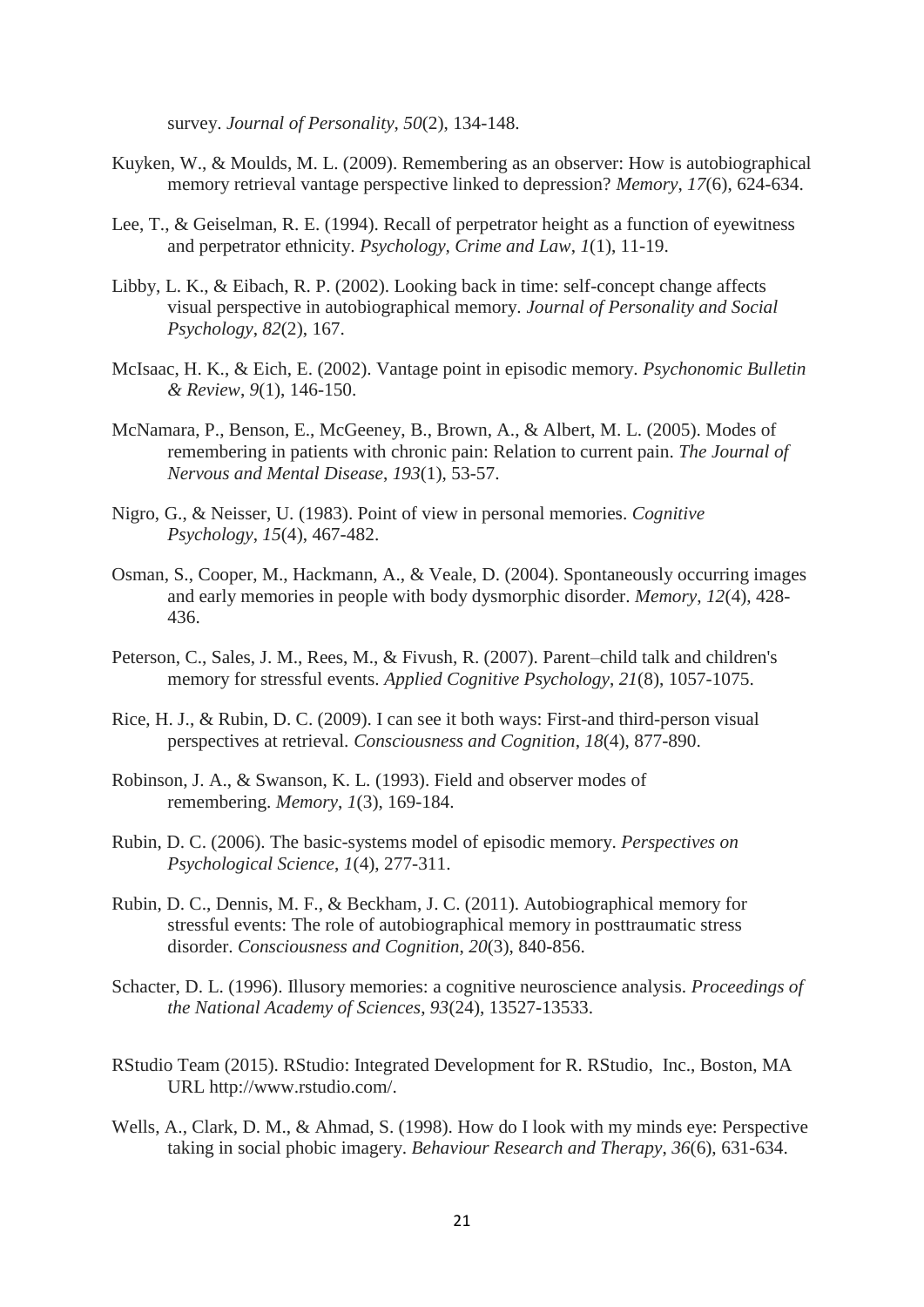- Wells, C., Morrison, C. M., & Conway, M. A. (2014). Adult recollections of childhood memories: What details can be recalled? *The Quarterly Journal of Experimental Psychology*, *67*(7), 1249-1261.
- Williams, A. D., & Moulds, M. L. (2007). Cognitive avoidance of intrusive memories: Recall vantage perspective and associations with depression. *Behaviour Research and Therapy*, *45*(6), 1141-1153.
- Wilson, A., & Ross, M. (2003). The identity function of autobiographical memory: Time is on our side. *Memory*, *11*(2), 137-149.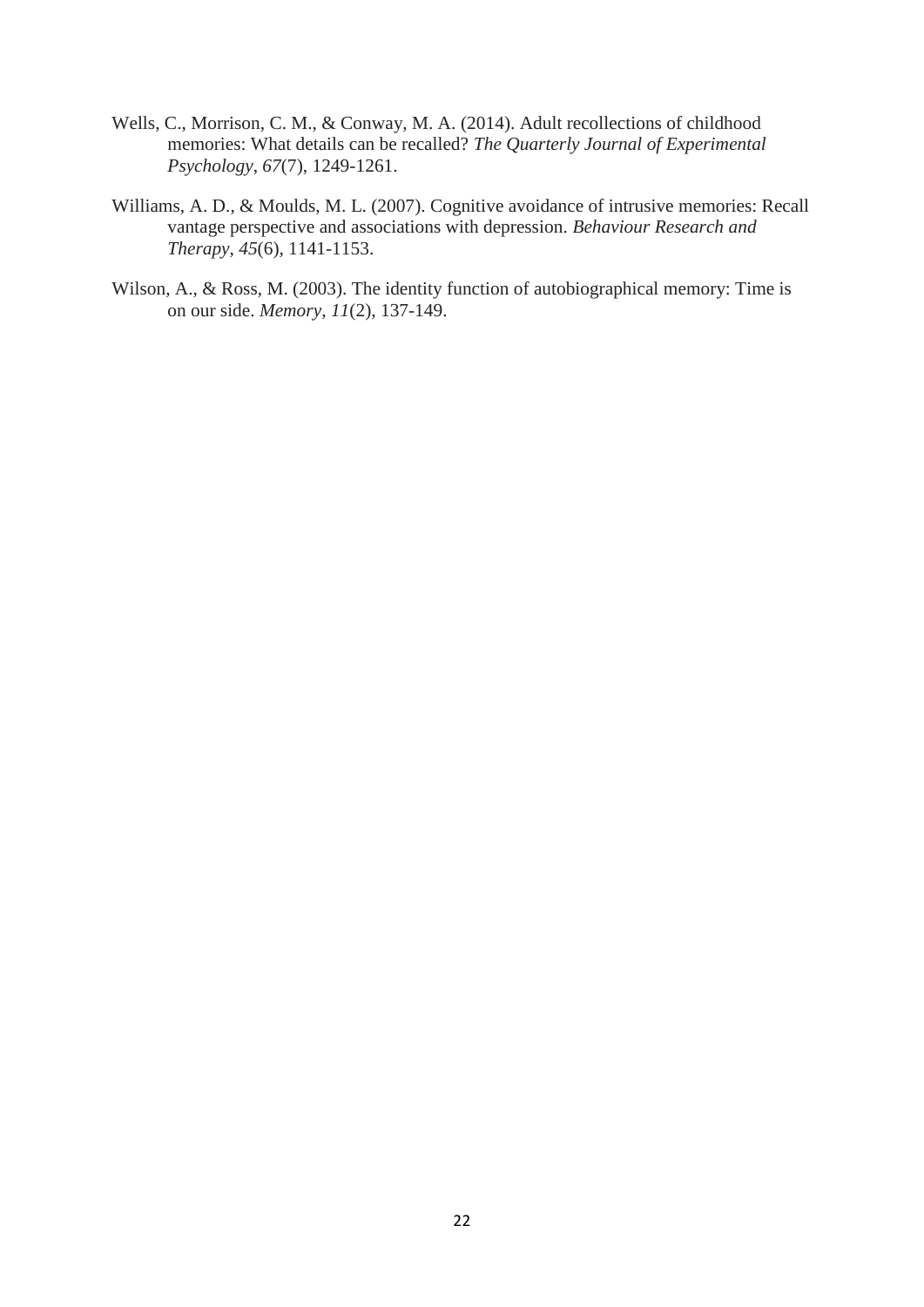Table 1. Count (and proportions) of early and recent memories recalled with a field and observer perspective

|        | Field        | Observer   |
|--------|--------------|------------|
| Recent | 166 (83.84%) | 32(16.16%) |
| Early  | 113 (57.07%) | 85(42.93%) |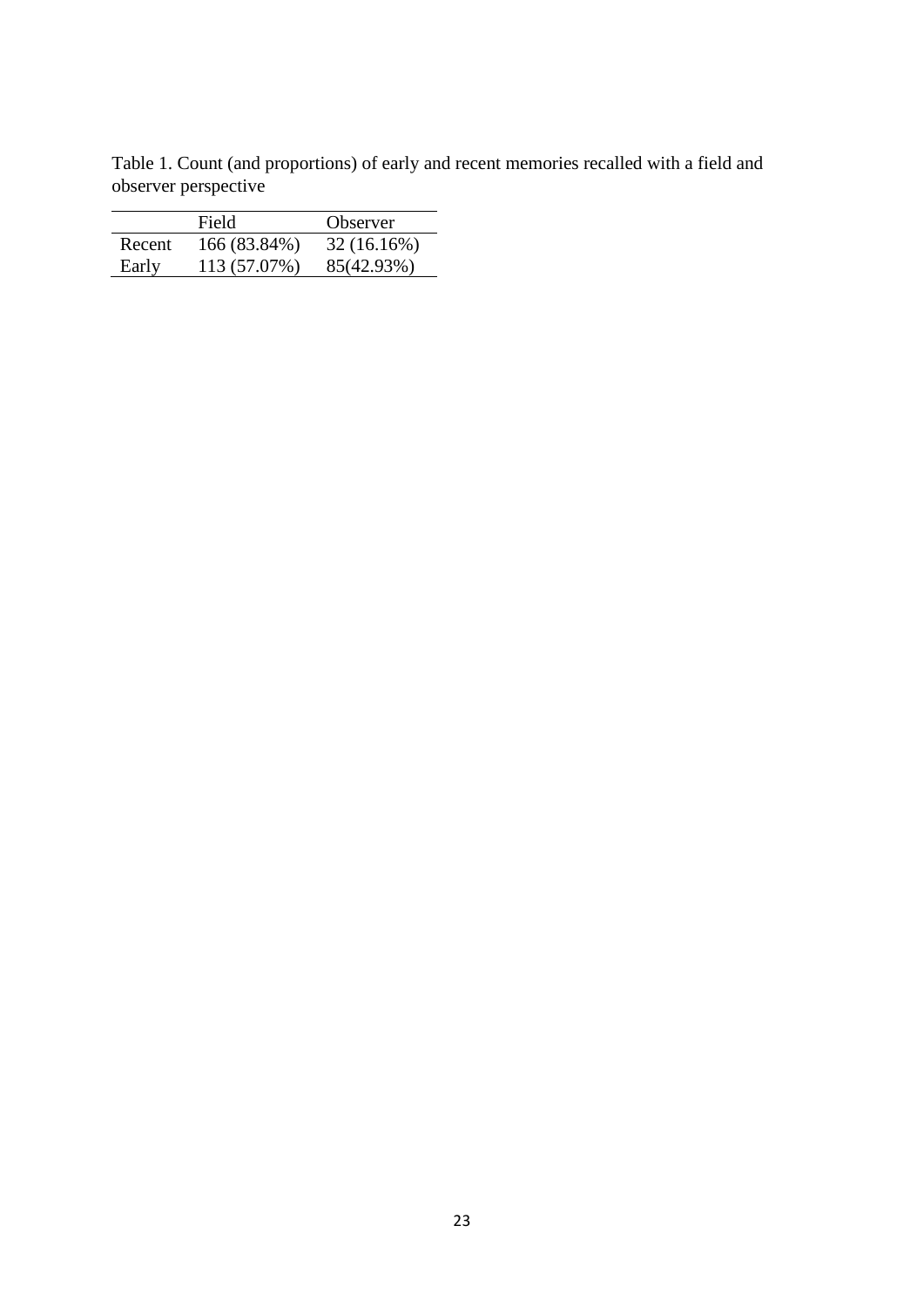| Analysis                                      | Results                        | Episodic<br>Details | Actions    | Places     | People     | Sensory<br>Perspective | Affect     | Cognition  | Time and<br>Sign |
|-----------------------------------------------|--------------------------------|---------------------|------------|------------|------------|------------------------|------------|------------|------------------|
| Field t1<br>switched to<br><b>Observer t2</b> | $X^2$                          | $47.75**$           | 15.49**    | $10.50**$  | $4.12**$   | $17.03**$              | $6.07**$   | $10.37**$  | $42.71**$        |
|                                               | Ft1 mean<br>(S.D)              | 15.99(8.3)          | 3.73(2.59) | 2.15(1.76) | 3.24(2.74) | 2.4(2.1)               | 0.84(1.09) | 0.73(1.1)  | 1.56(1.21)       |
|                                               | O t2<br>mean<br>(S.D)          | 11.57(7.4)          | 2.83(2.43) | 1.67(1.58) | 2.74(2.4)  | 1.76(1.58)             | 0.62(0.98) | 0.47(0.8)  | 0.54(0.85)       |
| <b>Observer t1</b><br>switched to             | $X^2$                          | $33.21**$           | $5.42**$   | 5.86**     | $6.7**$    | 9.81**                 | 0.92       | 0.44       | $15.17**$        |
| Field t <sub>2</sub>                          | O t1<br>mean<br>(SD)           | 12.04(6.71)         | 3.56(2.42) | 1.51(1.26) | 2.68(2.36) | 2.1(2.59)              | 0.4(0.93)  | 0.2(0.74)  | 0.77(0.96)       |
|                                               | F t2 mean<br>(SD)              | 7.92(4.6)           | 1.93(1.82) | 1.13(1.16) | 1.95(1.49) | 1.27(1.13)             | 0.61(0.93) | 0.35(0.61) | 0.32(0.56)       |
| Field t1<br>contrasted<br>with Field t2       | $X^2$                          | 89.35**             | 28.8**     | 29.95**    | $16.54**$  | $20.73**$              | $10.4*$    | $10.65*$   | $36.71**$        |
|                                               | F <sub>t1</sub> mean<br>and SD | 15.99(8.3)          | 3.73(2.59) | 2.15(1.76) | 3.24(2.74) | 2.4(2.1)               | 0.84(1.09) | 0.73(1.1)  | 1.56(1.21)       |

Table 2. Likelihood ratio test results, means and standard deviations for outcome measures per analysis conducted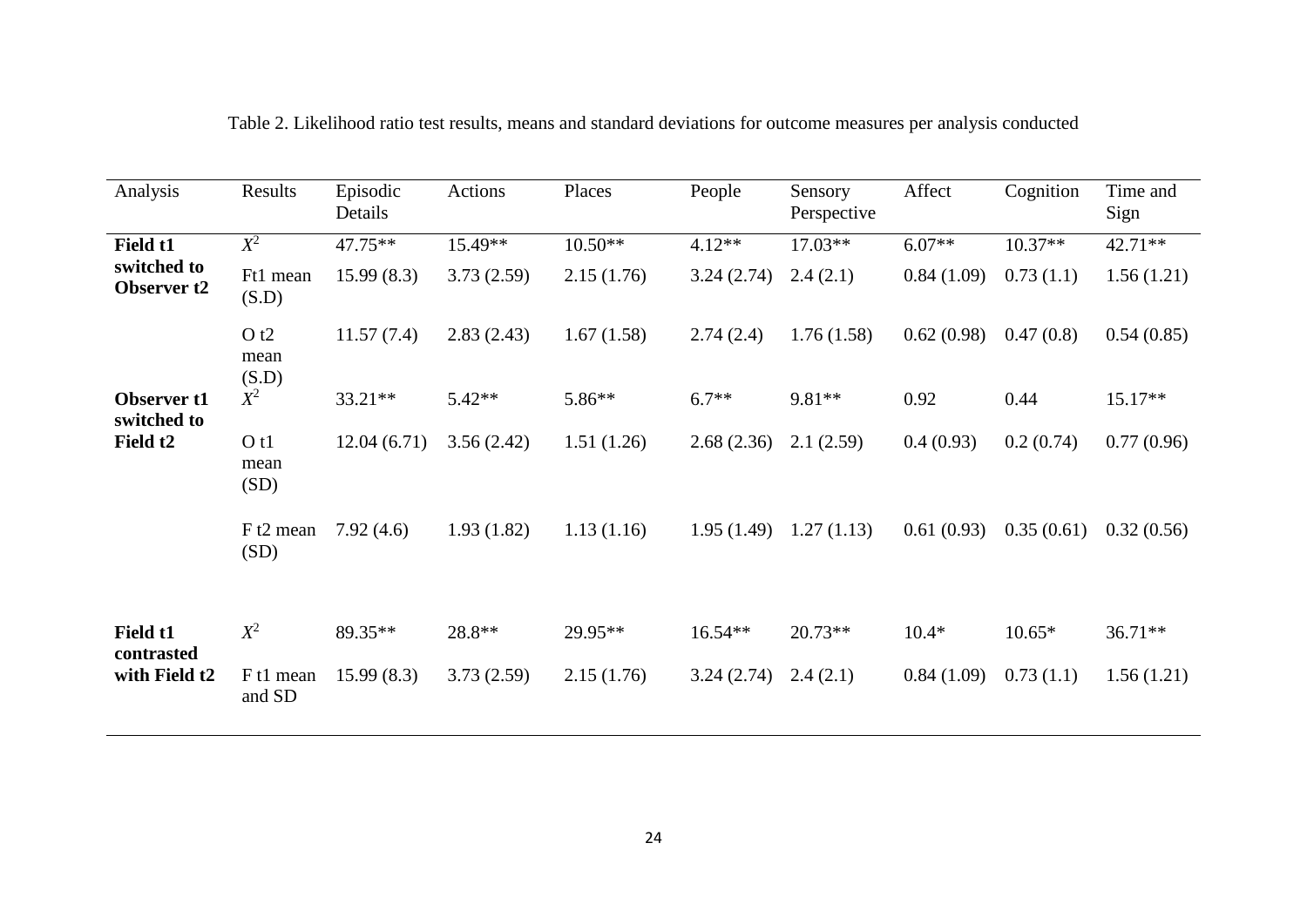|                                      | F t2 mean<br>and SD                           | 7.93(4.61)  | 1.94(1.82) | 1.94(1.82) | 1.97(1.49) | 1.24(1.1)  | 0.45(0.69) | 0.25(0.53) | 0.31(0.56) |
|--------------------------------------|-----------------------------------------------|-------------|------------|------------|------------|------------|------------|------------|------------|
| Observer <sub>t1</sub><br>contrasted | $X^2$                                         | 6.87*       | 0.04       | 0.04       | 0.89       | $8.25*$    | 0.75       | 0.03       | $3.88*$    |
| with<br><b>Observer t2</b>           | O t1<br>mean and<br><b>SD</b>                 | 12.04(6.71) | 3.56(2.42) | 1.51(1.26) | 2.68(2.36) | 2.1(2.59)  | 0.4(0.93)  | 0.2(0.74)  | 0.77(0.96) |
|                                      | O t2<br>mean and<br><b>SD</b>                 | 11.57(7.4)  | 2.83(2.43) | 1.67(1.58) | 2.74(2.4)  | 1.76(1.58) | 0.62(0.98) | 0.47(0.8)  | 0.54(0.85) |
| Field t <sub>2</sub><br>contrasted   | $X^2$                                         | 8.85*       | 2.92       | 7.82       | 3.3        | 0.37       | 1.3        | 1.29       | 4.85       |
| with<br><b>Observer t2</b>           | Field t <sub>2</sub><br>mean and<br><b>SD</b> | 7.92(4.6)   | 1.93(1.82) | 1.13(1.16) | 1.95(1.49) | 1.27(1.13) | 0.61(0.93) | 0.35(0.61) | 0.32(0.56) |
|                                      | Observer<br>t <sub>2</sub> mean<br>and SD     | 11.57(7.4)  | 2.83(2.43) | 1.67(1.58) | 2.74(2.4)  | 1.76(1.58) | 0.62(0.98) | 0.47(0.8)  | 0.54(0.85) |

\*\* p<0.001; \* p<0.005